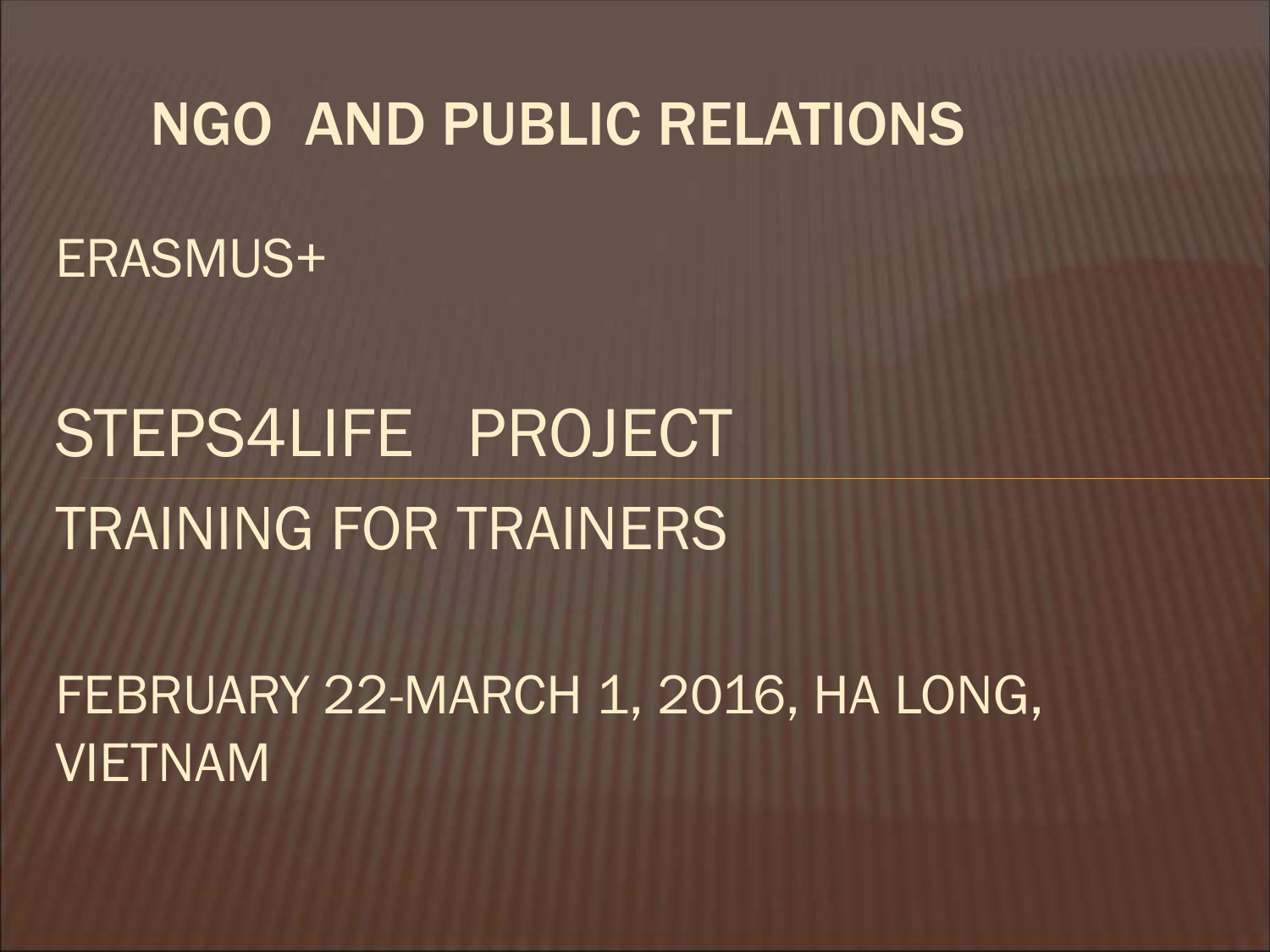# PUBLIC RELATIONS

The business of generating goodwill toward an NGO.

The acts of communicating what you are to the public.

Activity, communications, or press coverage that is designed to enhance the prestige or goodwill of a NGO

Any activities or events that help promote a favorable relationship between a NGO and its target groups, clients, general public

The promotion of a NGO etc.

Communication with various sectors of the public to influence their attitudes and opinions in the interest of promoting a NGO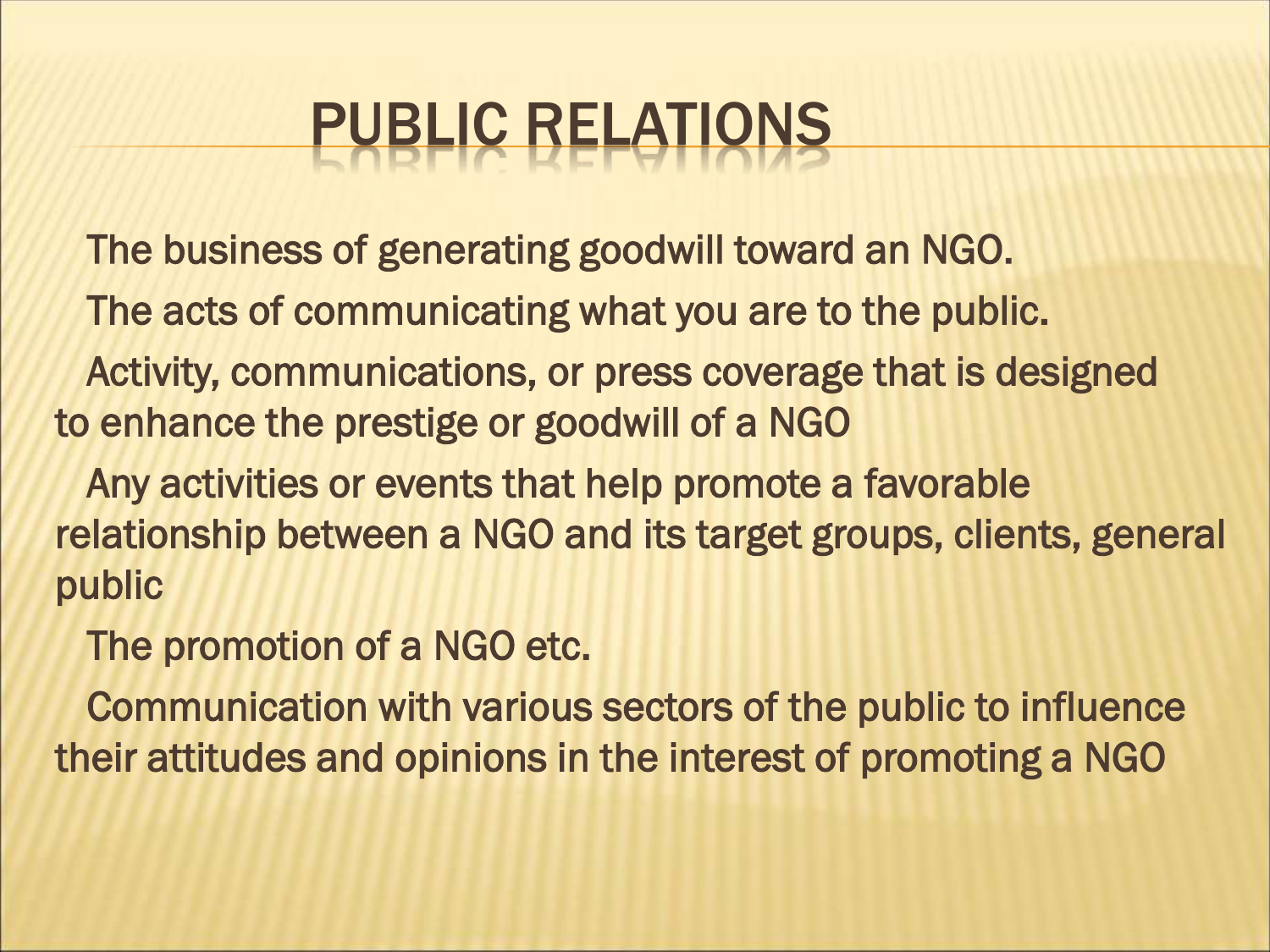# OBJECTIVES OF PUBLIC RELATION

To promote mutual understanding. To persuade individuals, groups etc. Help in fund raising. Change the behavior and attitude of the public. Influence people. To win friends.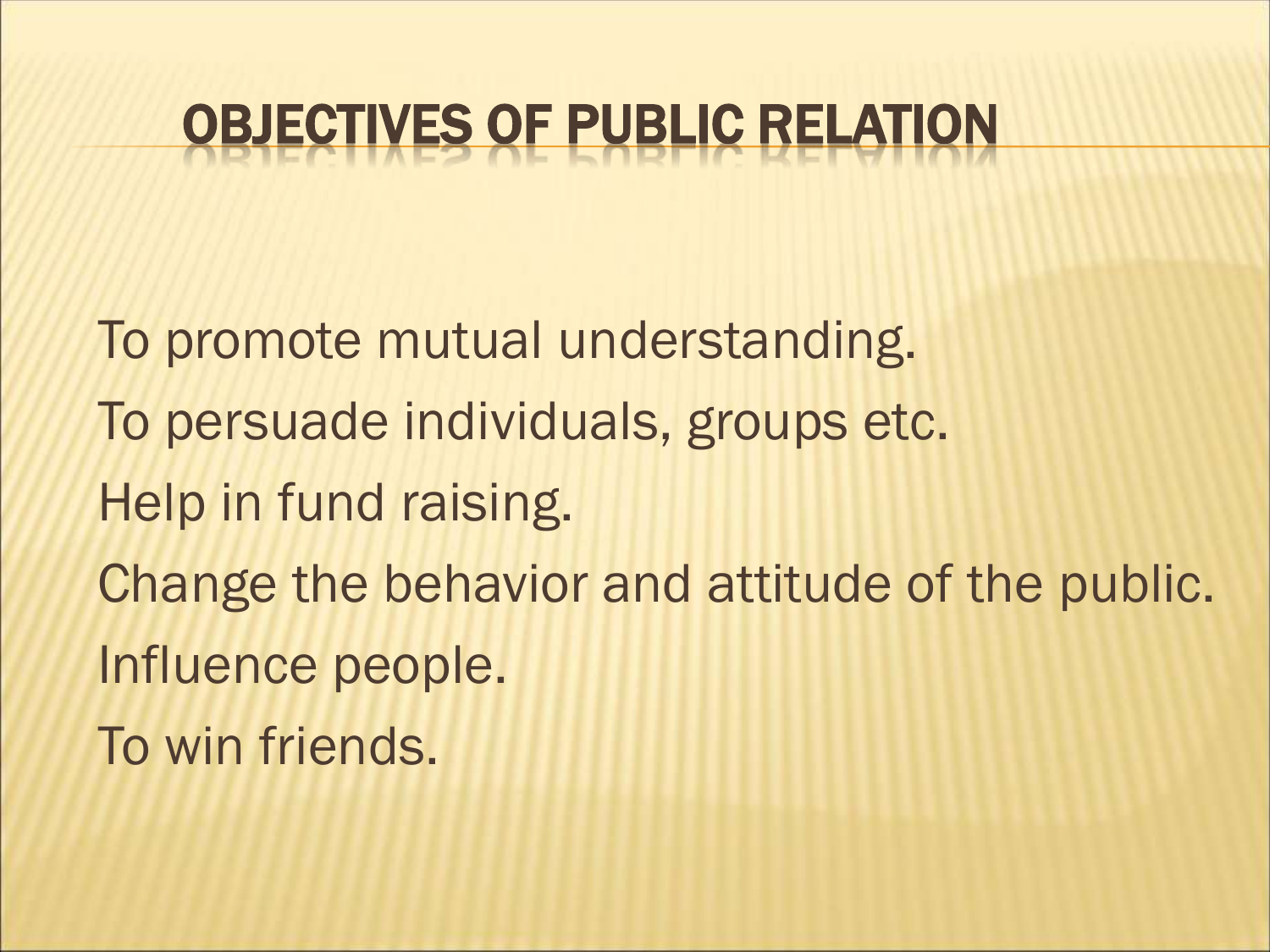# OBJECTIVES OF PUBLIC RELATIONS

Avoid risk involved in misunderstanding.

Prepare and supply the public with information about the NGO like activities, causes, mission, campaigns, products and other special features.

Provide information about the activities of the NGO and writers.

Liaise, counsel and advise.

Improve internal staff relations.

Create and maintain image and reputation of the NGO.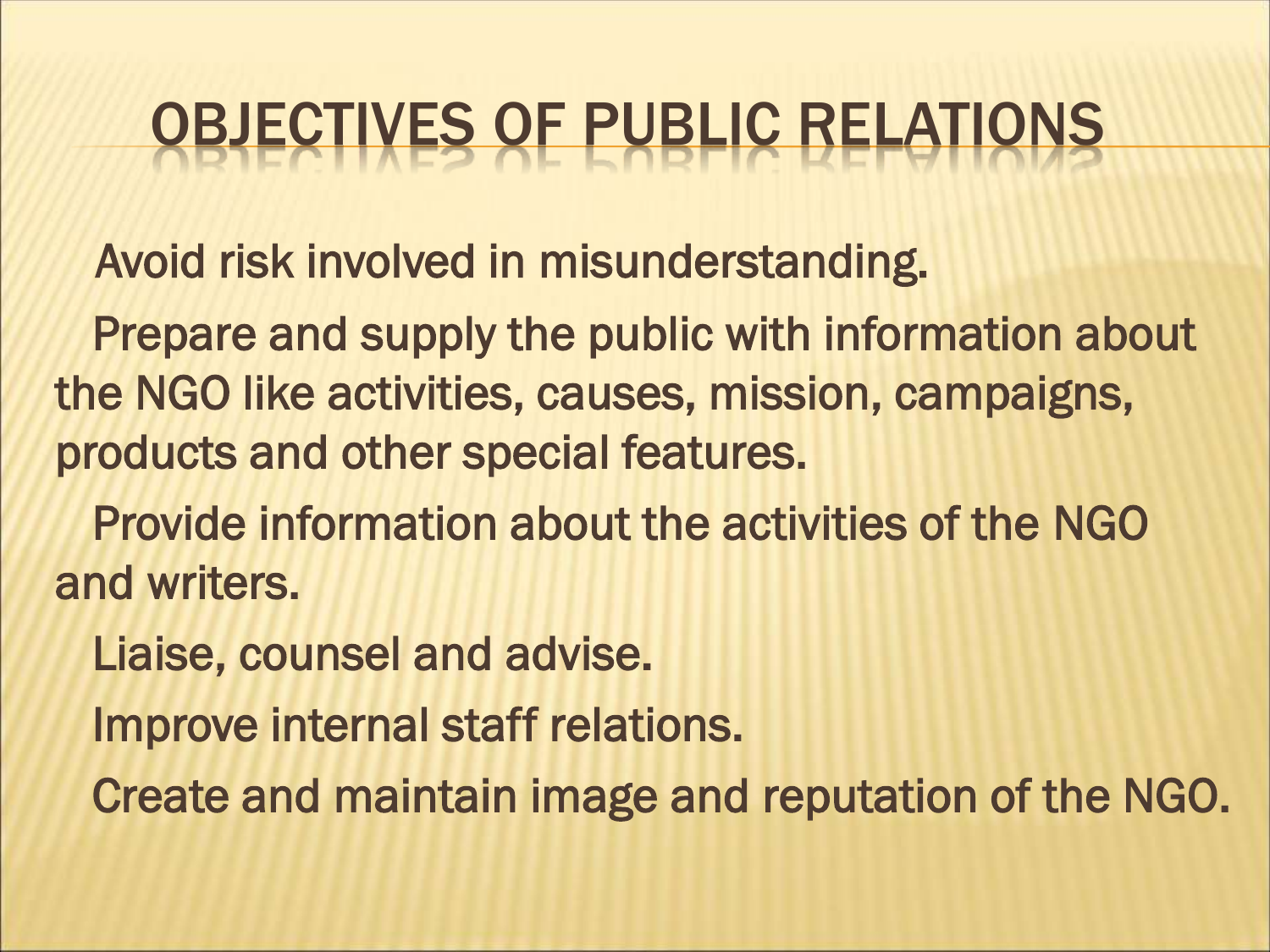# OBJECTIVES OF PUBLIC RELATIONS

Correct misconceptions and clarify on criticisms of its policies and practices. Establish relations with state institutions. Undertake a campaign of public education about an NGO and its activities Establish press relations, publicity articles

preparation,press release, photographs.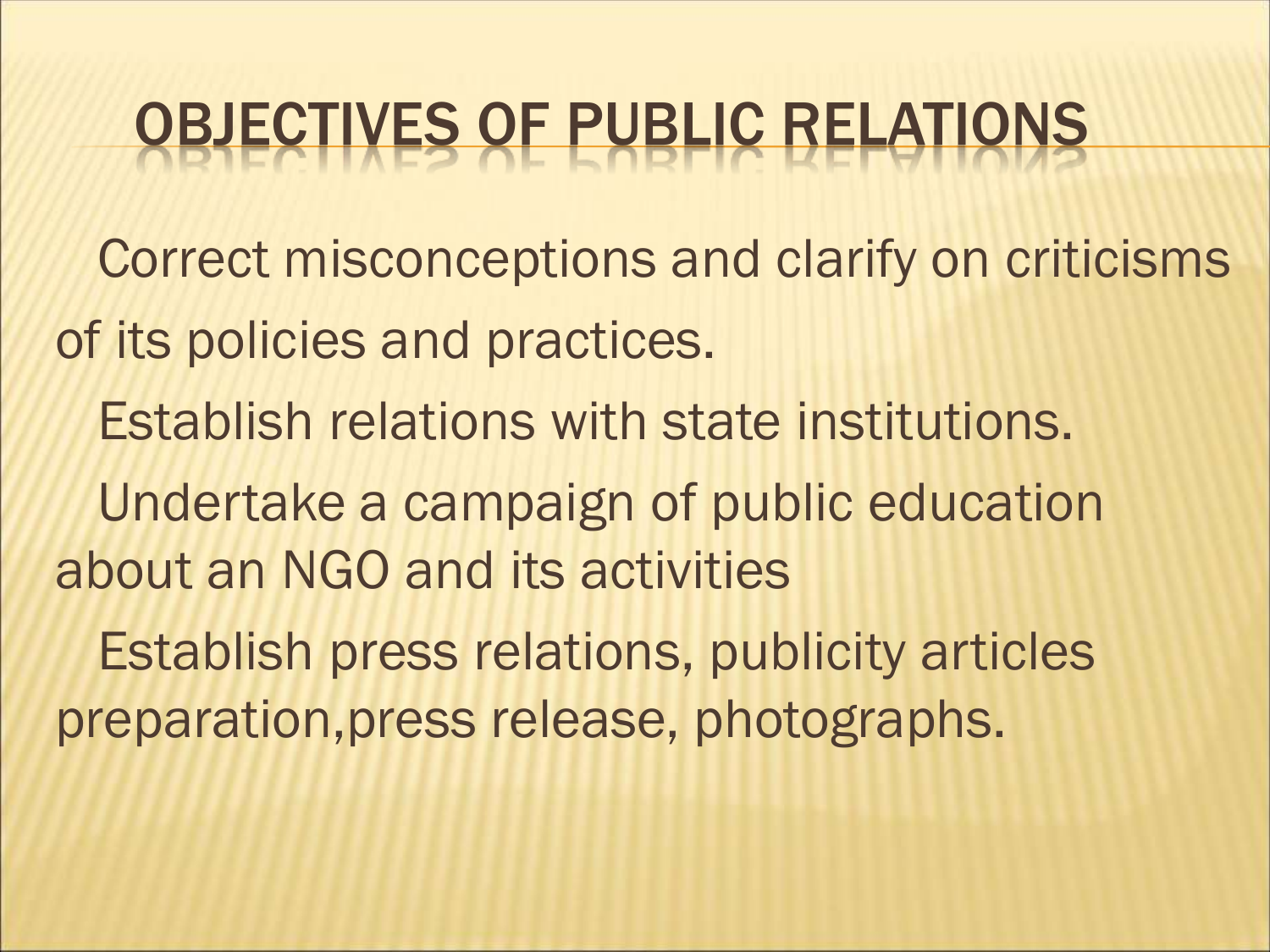#### FUNCTIONS OF PUBLIC RELATIONS IN NGO MANAGEMENT.

Policy: Publicity: Relations with Government: Community Relations: Shareholders Relations: Product Publicity: Promotion Programme: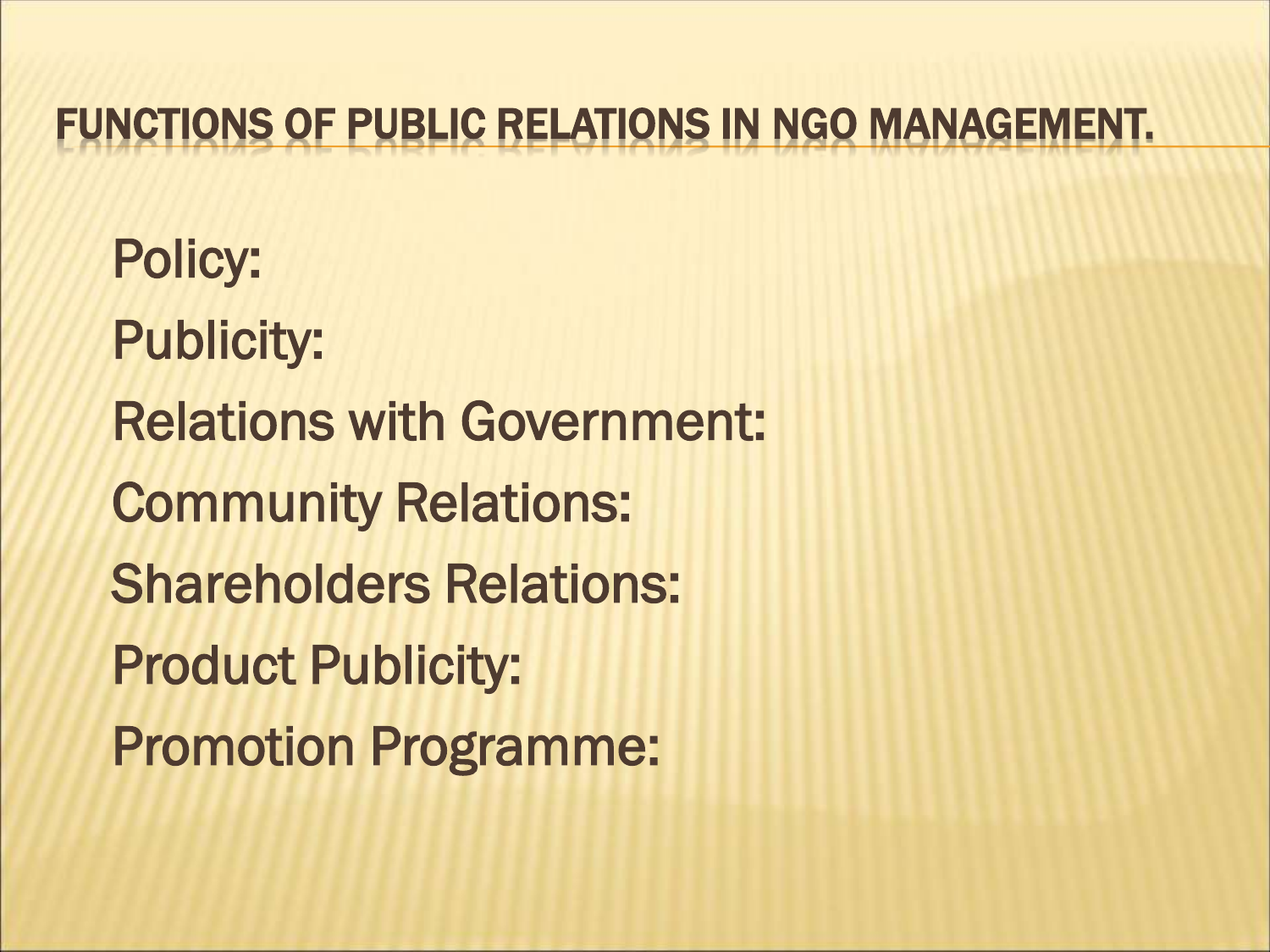When an NGO approaches solving a problem, they can pursue the following structure: Gather information on the issue What exactly is the problem? What is causing the problem? Who are the persons/organizations Responsible (for e.g. it could be a particular department of the government/an industry)?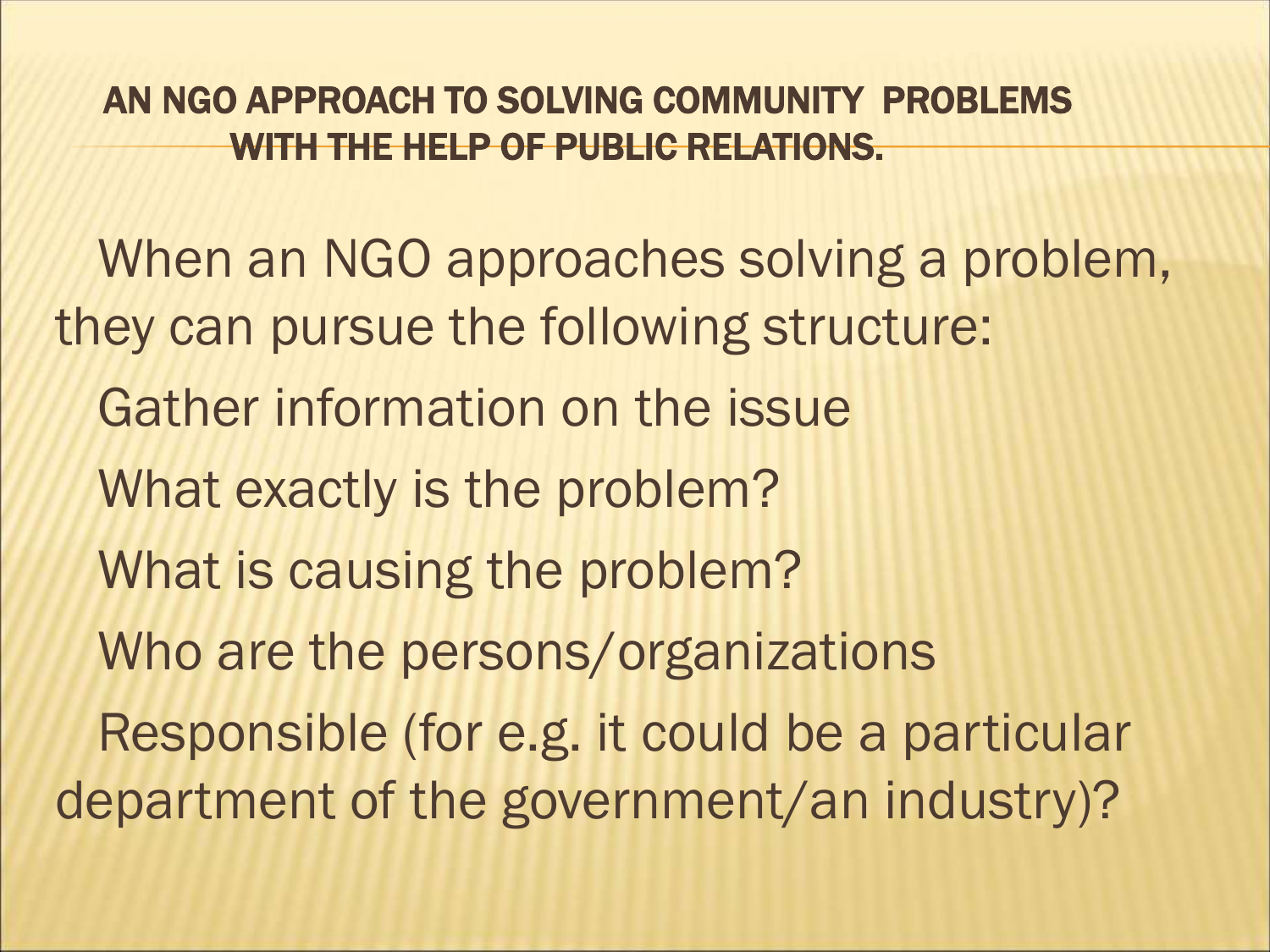What are the consequences going to be? Assess magnitude, quality and prevalence. What are the alternatives/possible solutions? How much would they cost? Is it better to invest the money in other projects?

Talk to people in the community to hear different views that will enable a holistic view of the issue.

Talk to people who are in-charge and hear their side of the issue. Tell them about the problems that you see.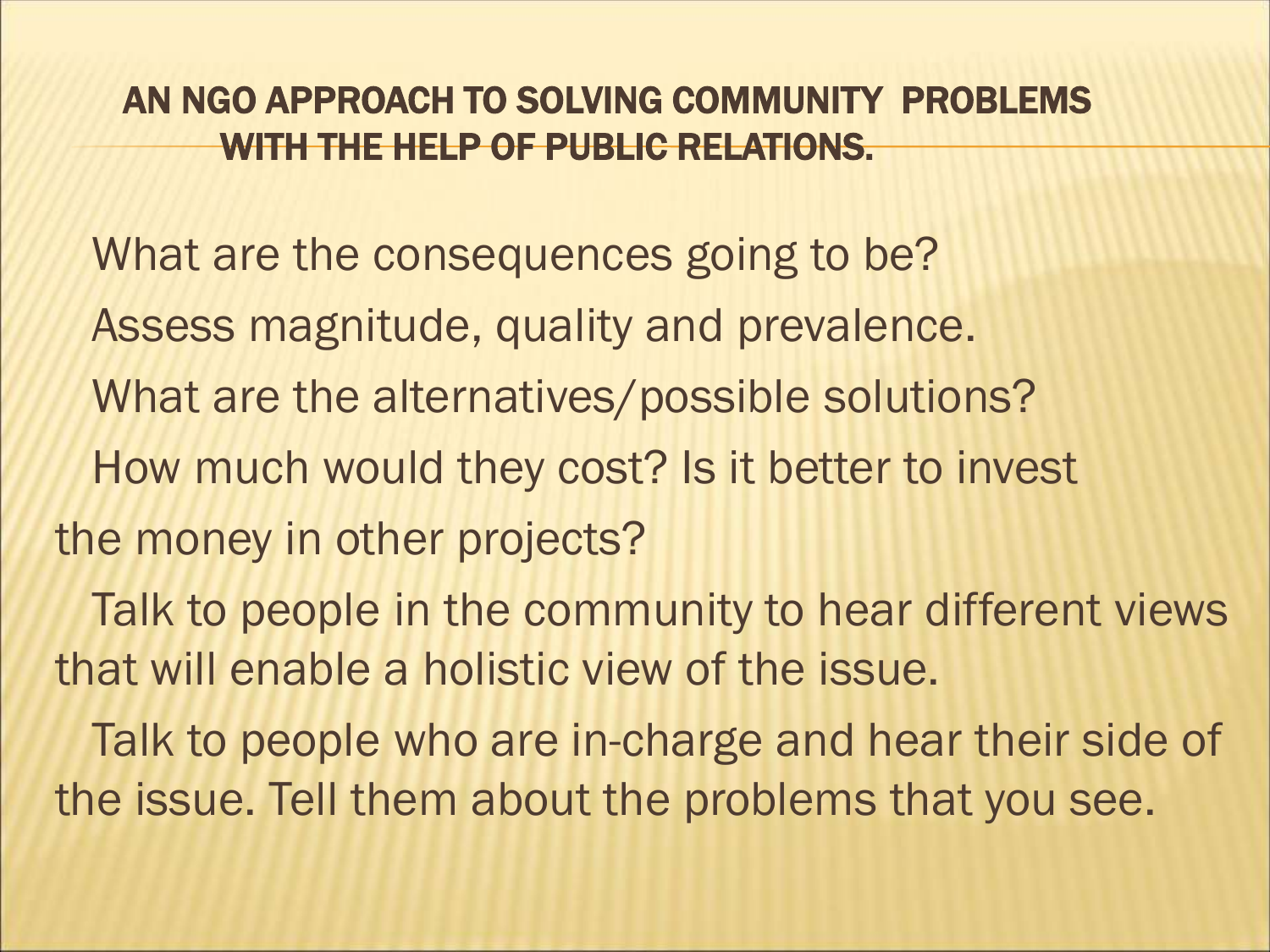You may be able to work towards solving problems together if you do not see yourself as hostile parties.

Connect with people to increase awareness Ask older, influential or respected people in the community to address public gatherings. Use the media (newspapers and the internet) to generate interest, communicate the facts and discuss options.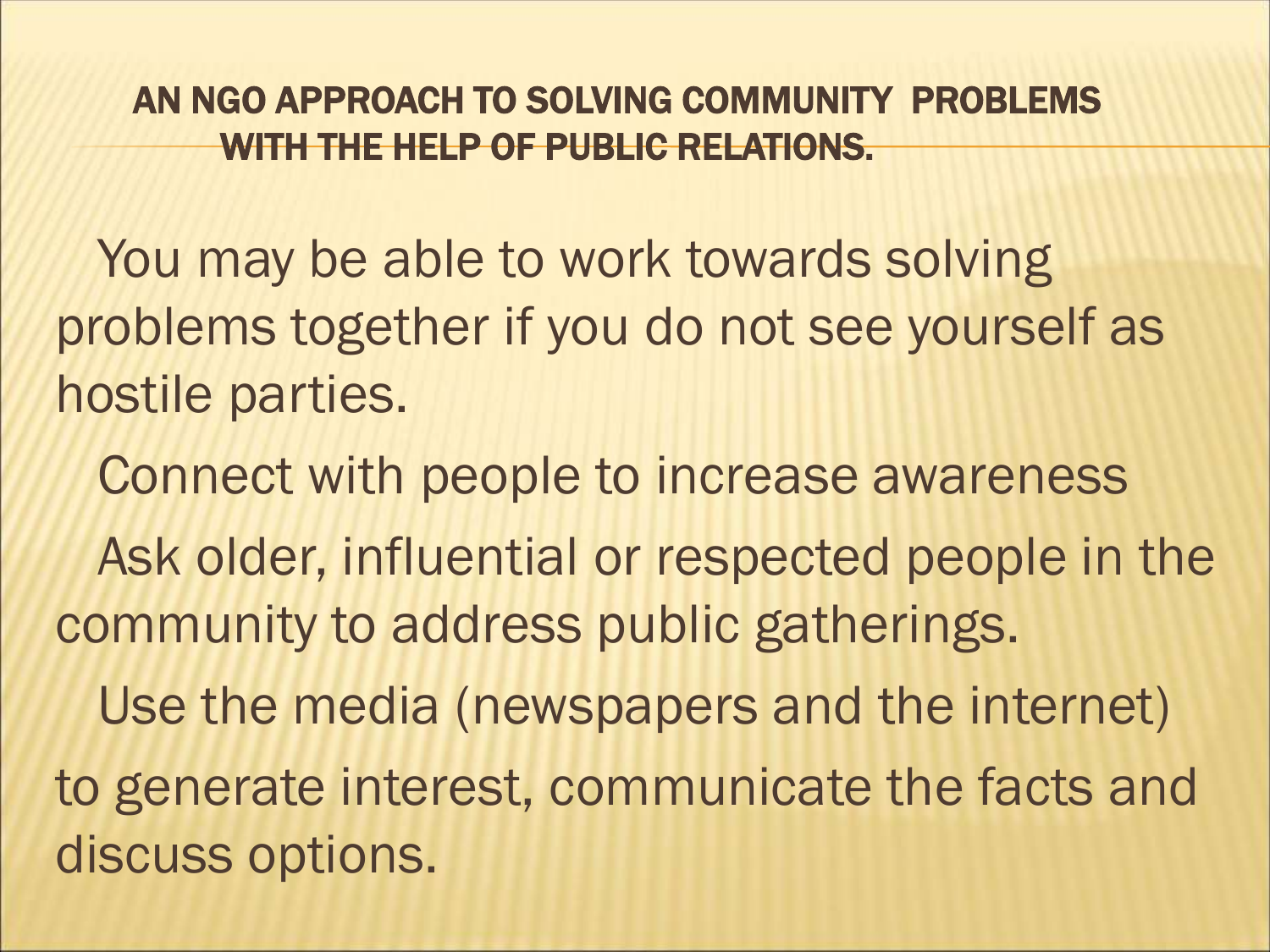Write polite, succinct articles for magazines and newspapers identifying the issues.

Include people from diverse backgrounds, so that your organization is not linked with any particular political party or religious sect.

For fundraising purposes, let people know why funds are needed and how they will be used. Transparent and detailed accounts are imperative to build trust.

Link up with other NGOs to maximize

the effect of the effort.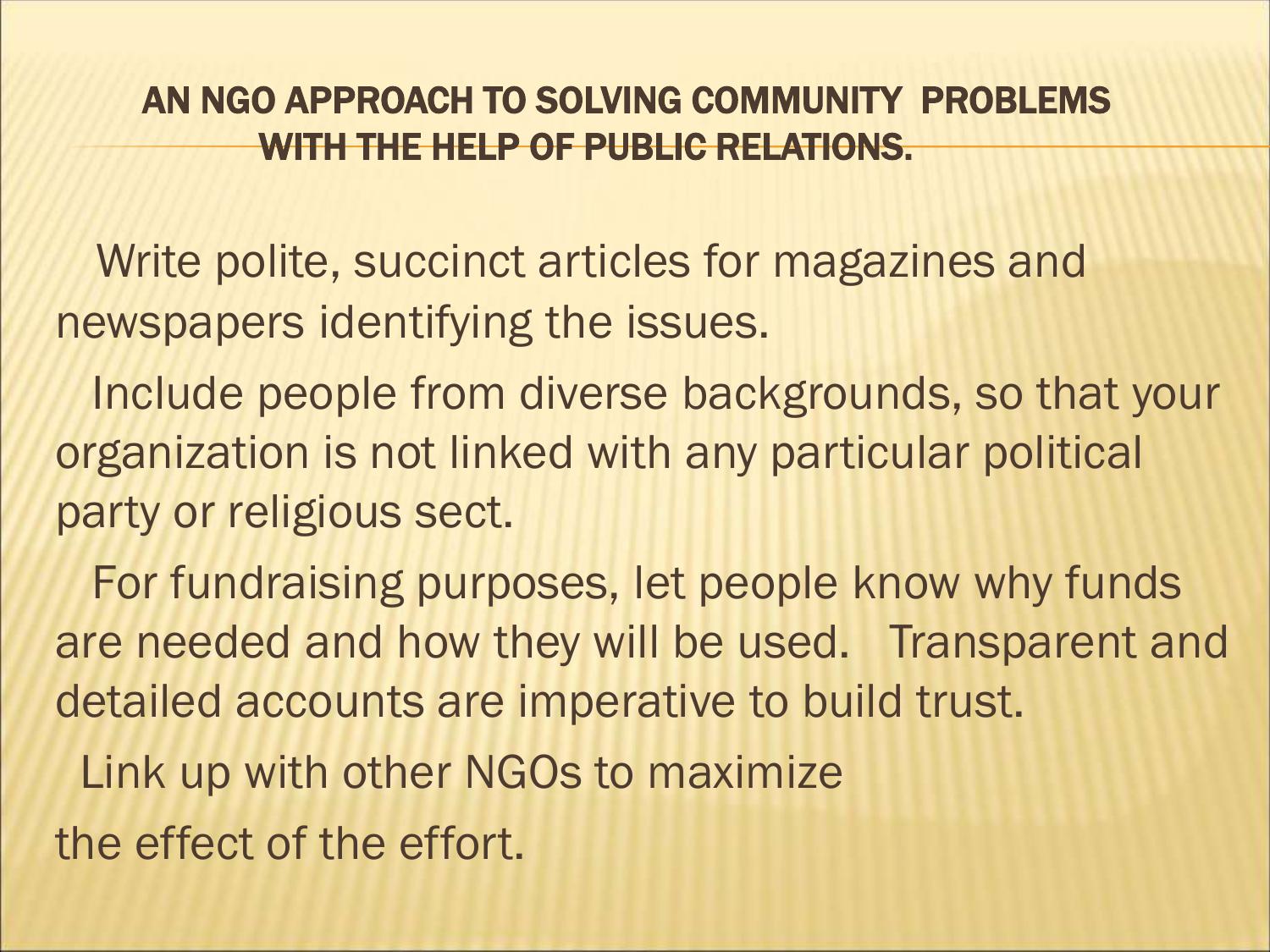# PUBLIC RELATIONS AND PUBLICITY

[PR](http://en.wikipedia.org/wiki/Publicity) & PUBLICITY are not synonyms. Publicity is the spreading of information to gain public awareness in a product, service, candidate, etc.

It is just one technique of P R as listed here.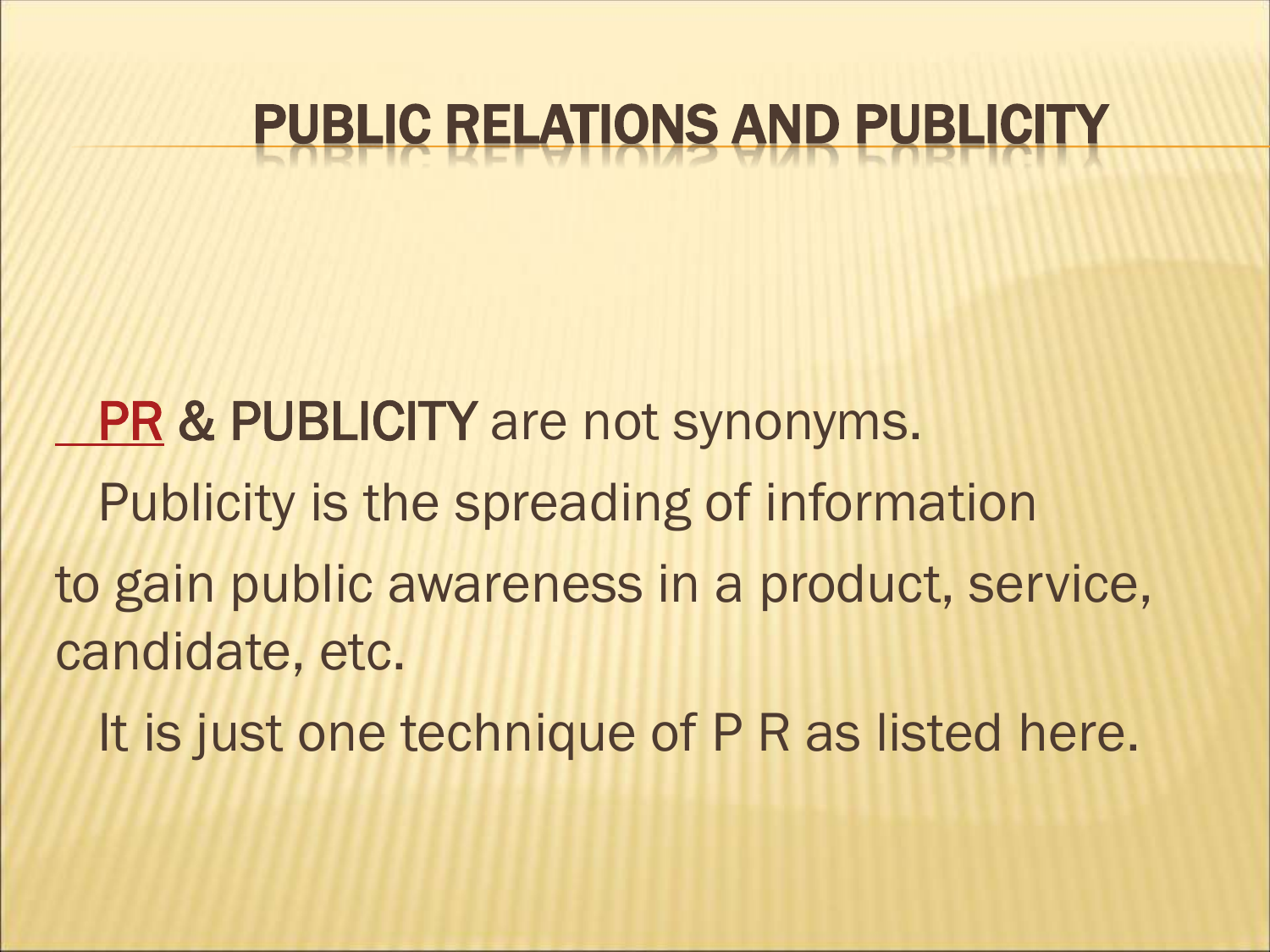## PR TOOLS - AUDIENCE TARGETING

A fundamental technique used in P R is to identify the target audience, & to tailor every message to appeal to that audience.

In addition to audiences, there are usually [stakeholders](http://en.wikipedia.org/wiki/Stakeholder), literally people who have a "stake" in a given issue.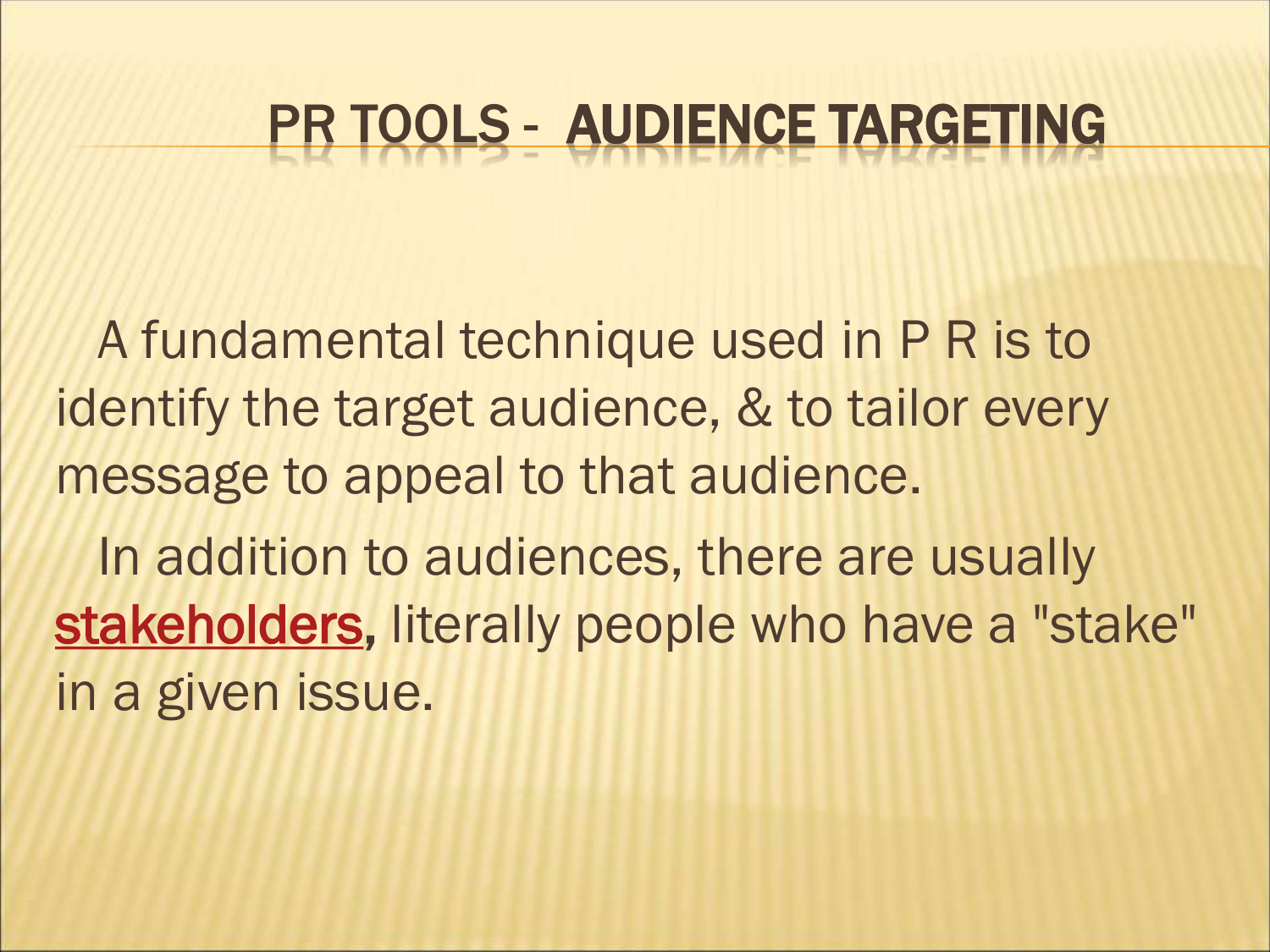# TOOLS OF PR - PRESS RELEASES

#### Press release format

The typical press release announces that the statement is "FOR IMMEDIATE RELEASE" across the top (some may instead be [embargoed](http://en.wikipedia.org/wiki/Embargo) until a certain date), and lists the issuing organization's media contacts directly below.

The text of a release is usually (but not always) written in the style of a news story, with an eyecatching headline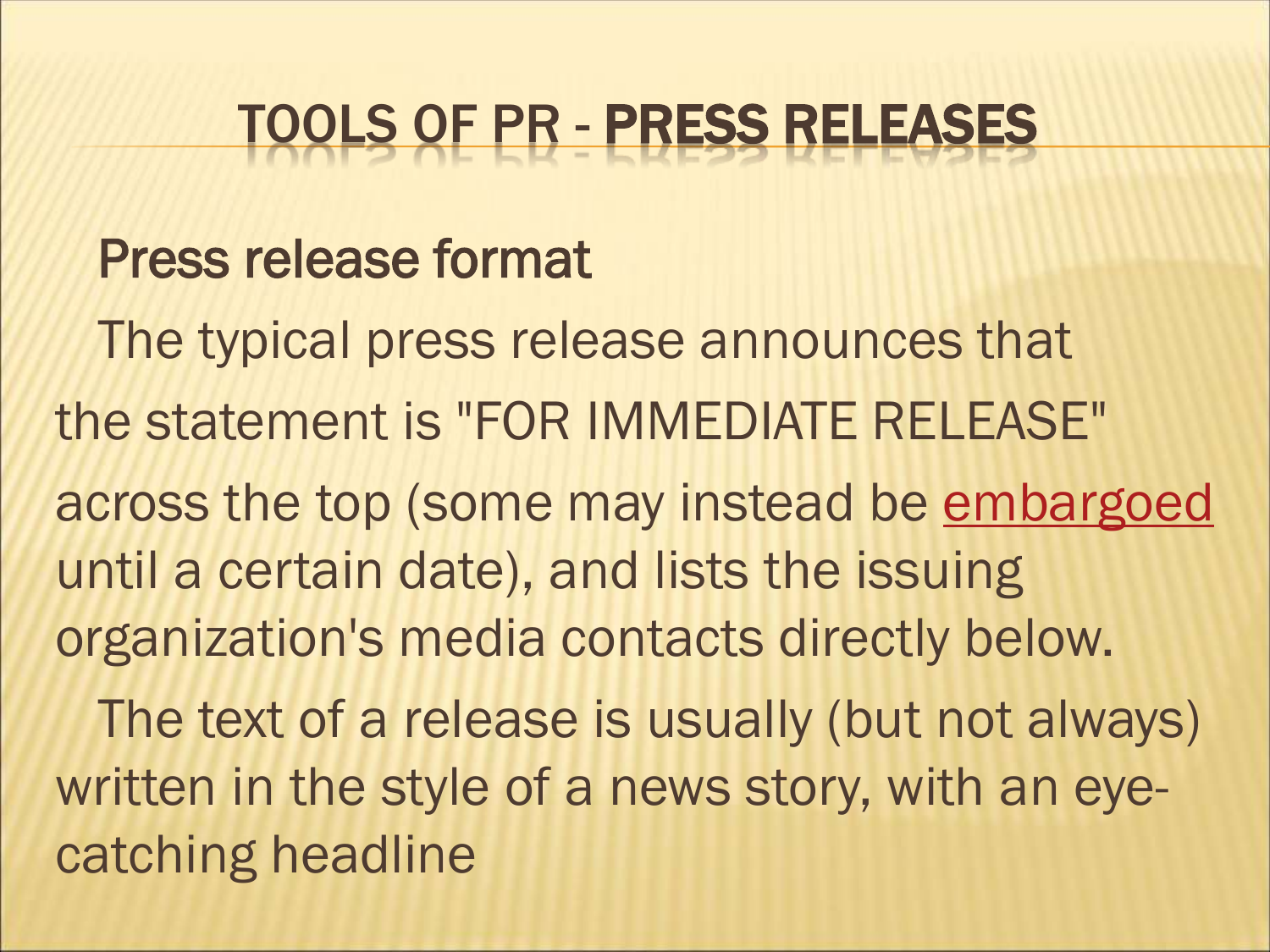# TOOLS OF PR – PRESS RELEASES

Five "W"s and an "H" There are 6 vital facts to convey in the first paragraph of a release to ensure that it doesn't end up in the bin.

Who **What** When **Where** Why **How**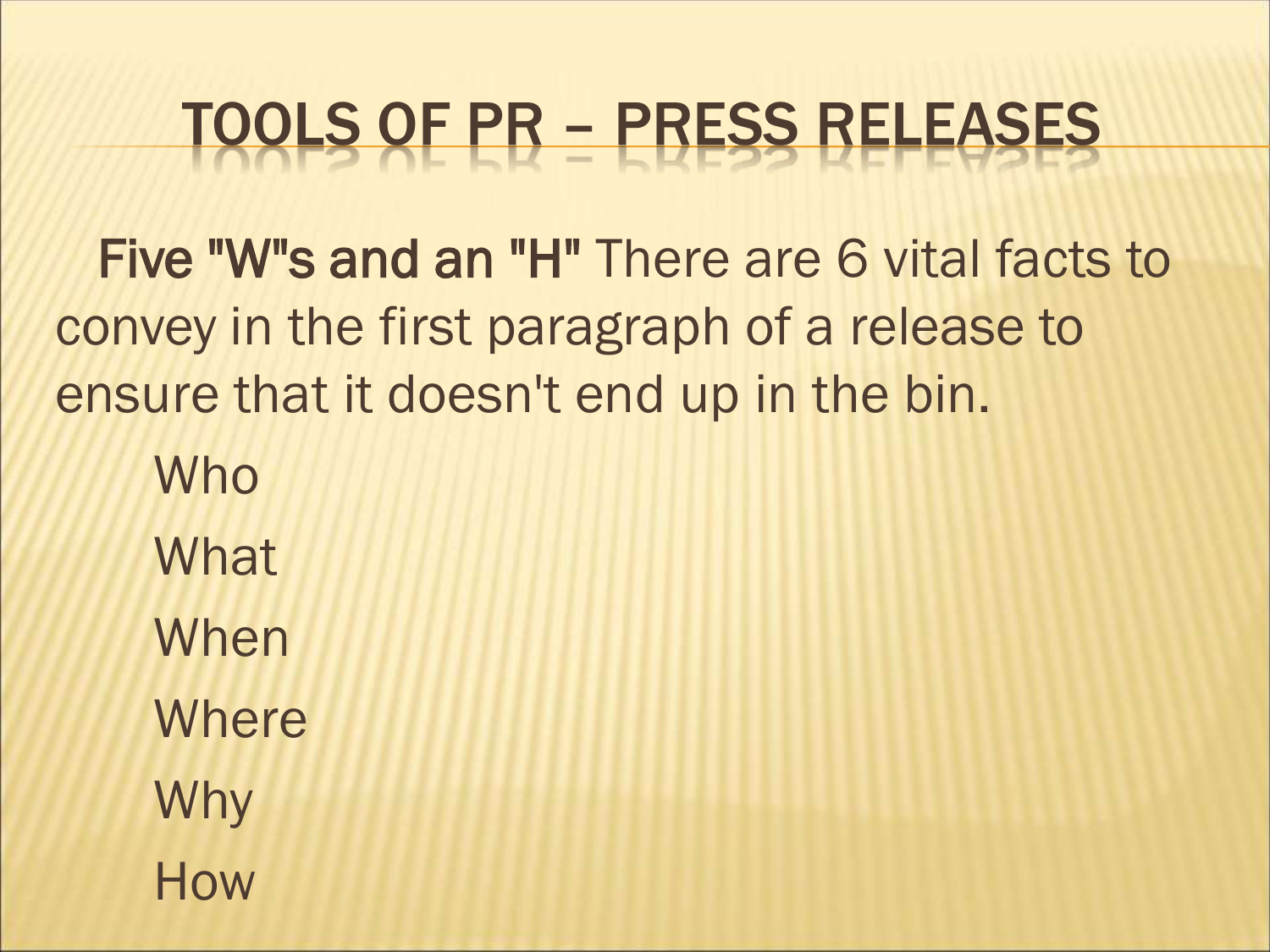# TOOLS OF PR – LOBBY GROUPS

[Lobby groups](http://en.wikipedia.org/wiki/Lobby_group) are established to influence government policy, corporate policy, or public opinion. These groups purport to represent a particular interest. When a lobby group hides its true purpose and support base it is known as a [front group](http://en.wikipedia.org/wiki/Front_group).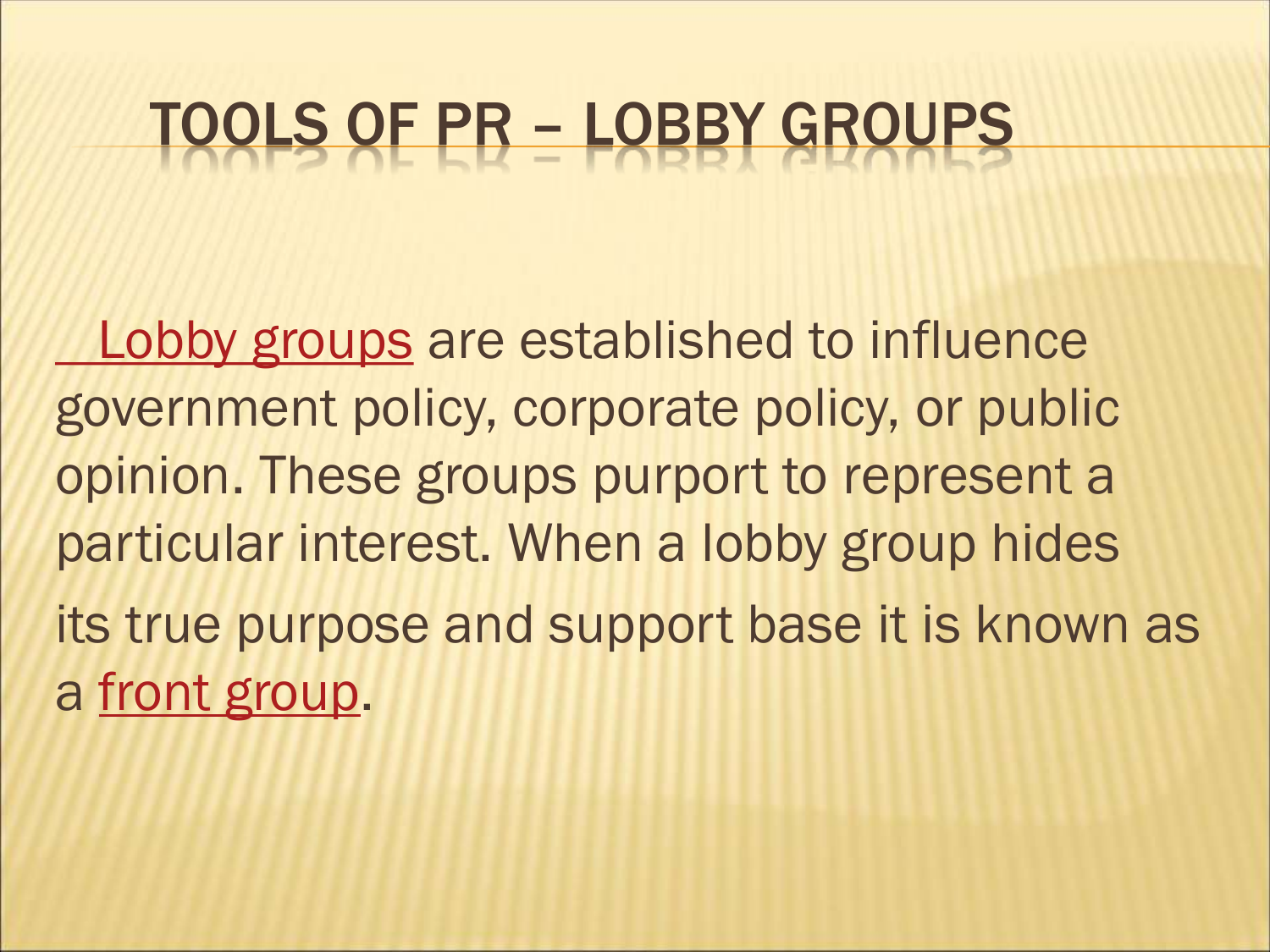# TOOLS OF PR - ASTROTURFING

### Astroturfing

Creating an artificial "grassroots" movement is known as [astroturfing](http://en.wikipedia.org/wiki/Astroturfing).

A typical e.g. would be the writing of letters to multiple newspaper editors under different names to express an opinion on an issue, creating impression of widespread public feeling but being controlled by one central entity.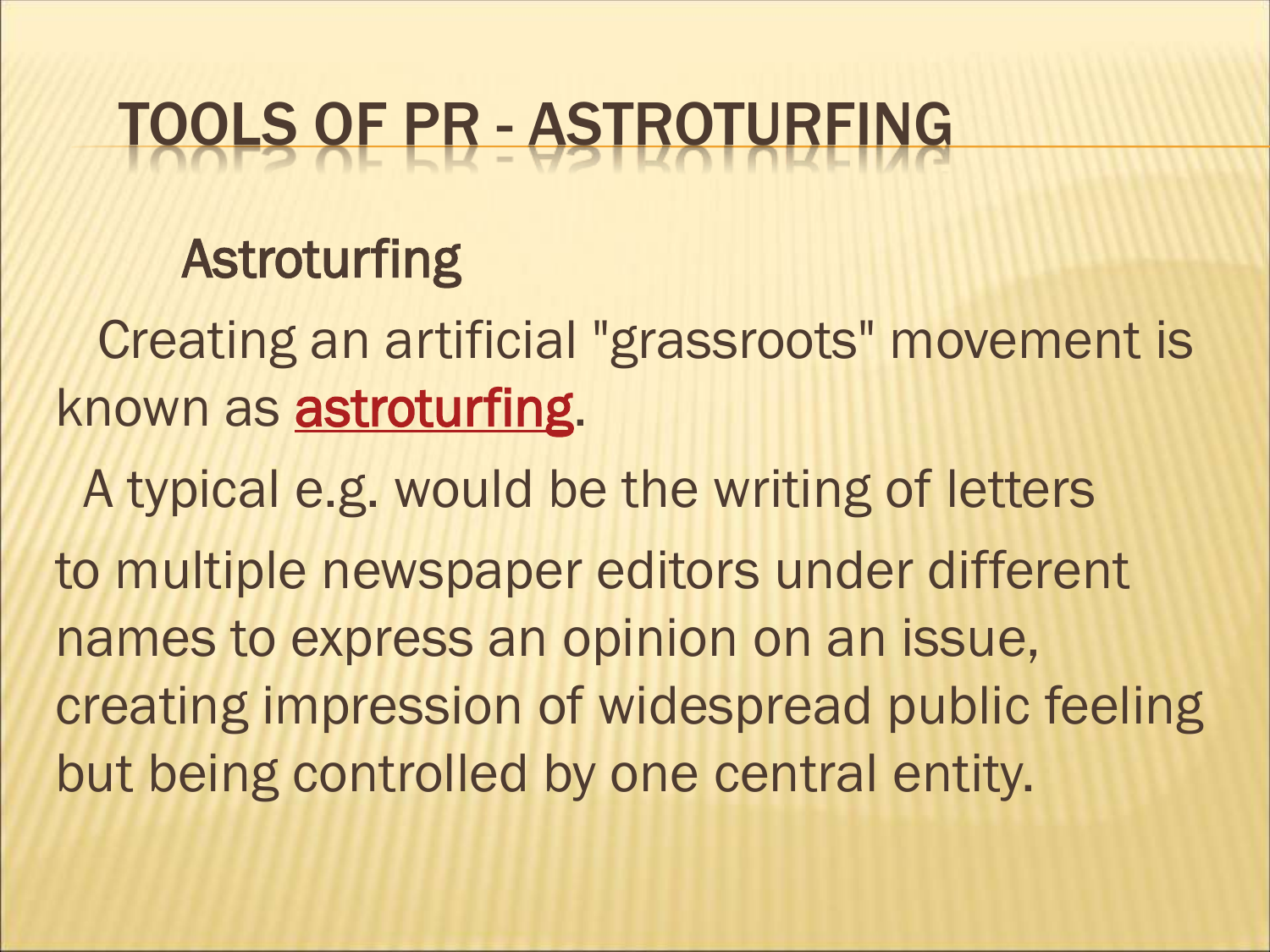# TOOLS OF PR - SPIN

### Spin

In P R, spin is a, sometimes [pejorative,](http://en.wikipedia.org/wiki/Pejorative) term signifying a heavily biased portrayal in one's own favor of an event or situation.

While traditional P R may also rely on creative presentation of the facts, ["spin"](http://en.wikipedia.org/wiki/Spin_%28public_relations%29) often, though not always, implies disingenuous, deceptive and/or highly manipulative tactics.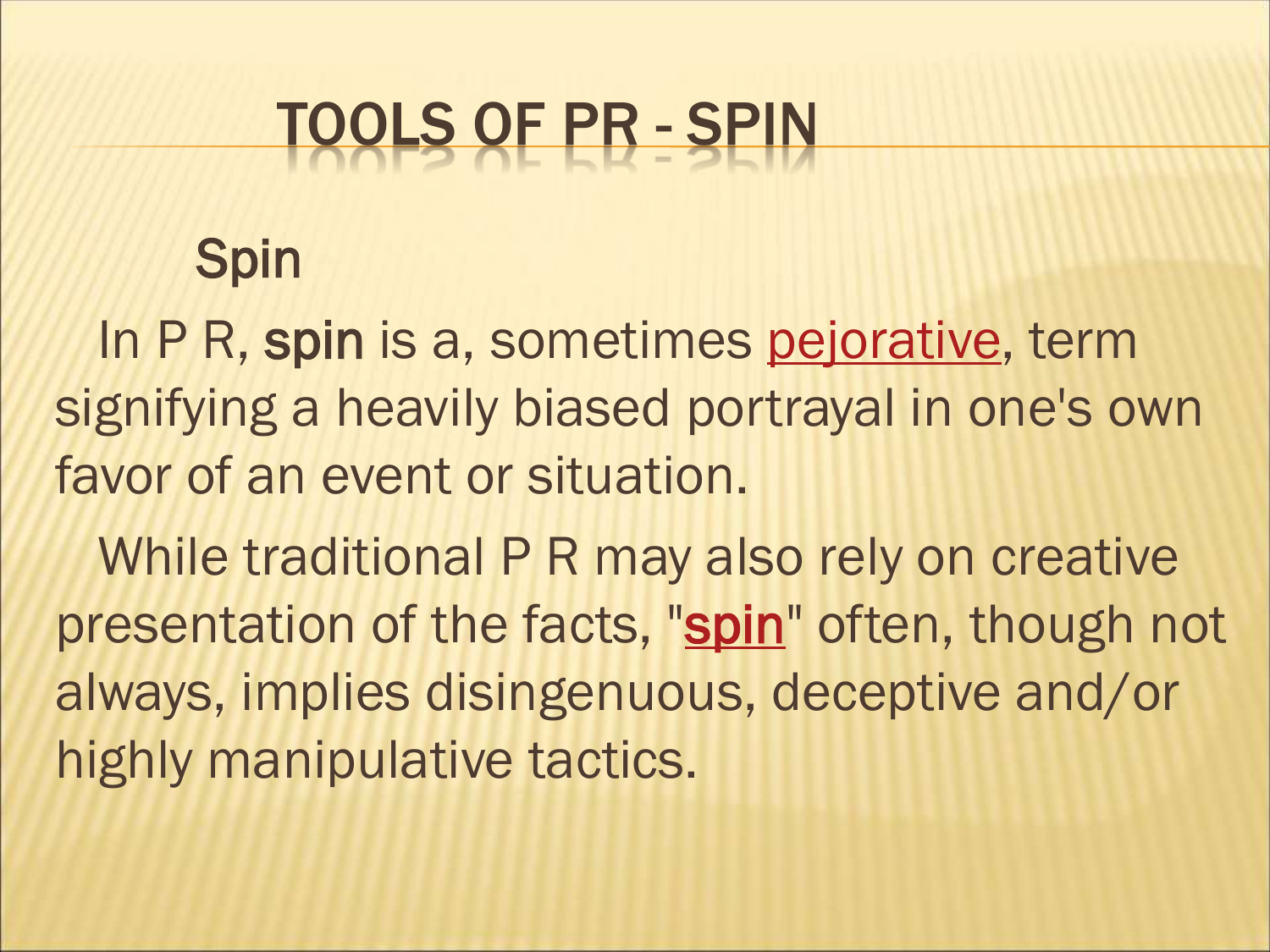Problem: Demand has declined, and capacity to deliver services is under-utilized.

Recommended strategy: Reassess the needs of target audiences, and revise programs to meet current needs. Or, add new offerings to the program mix, and eliminate outmoded ones. Restaffing or retraining may be required to deliver new or revised services.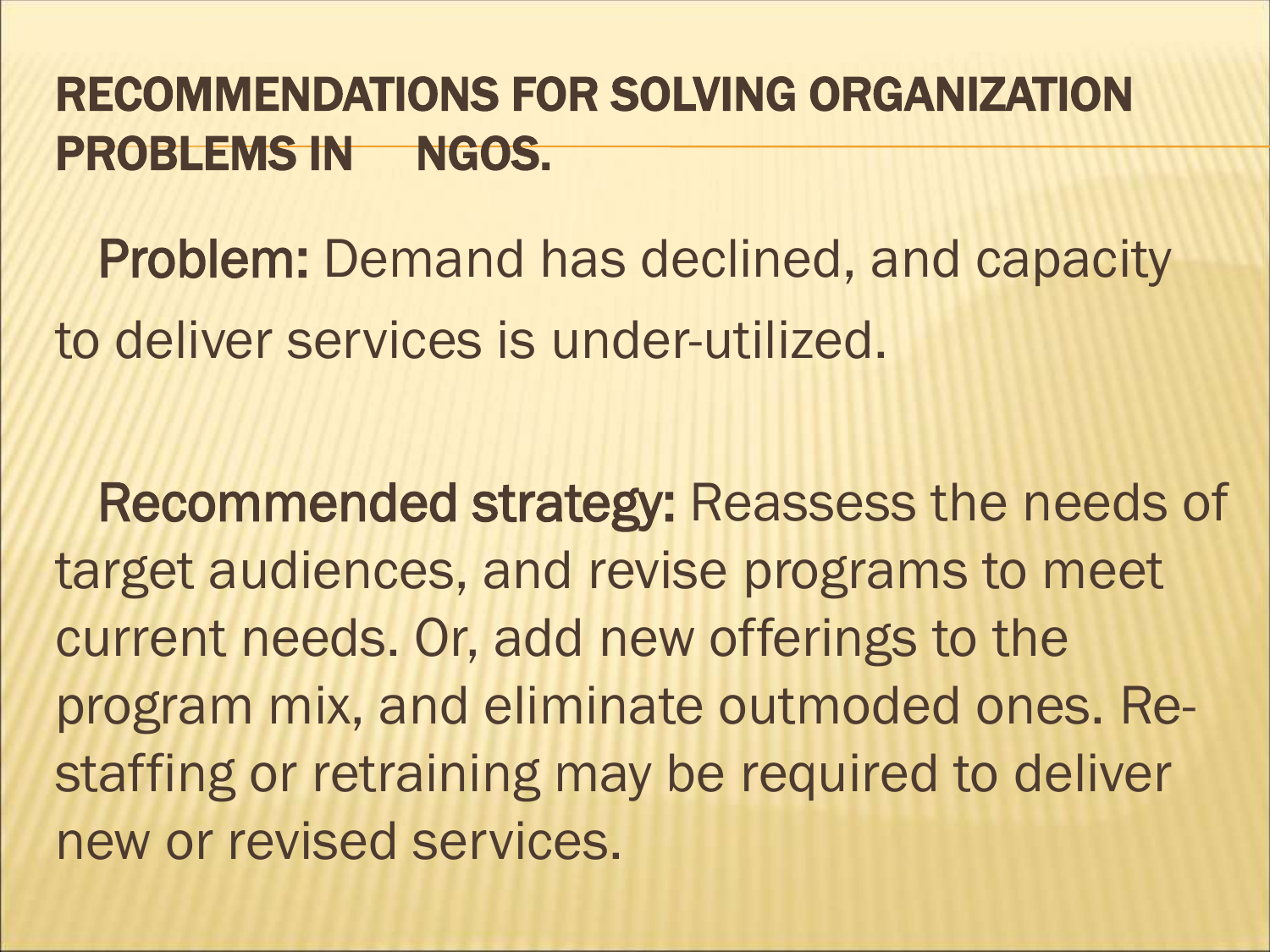Problem: Management is unable to think creatively about the organization's mission or approach.

Recommended strategy: Enlist help from external advisors to generate fresh alternatives and provide objective perspectives. A change in leadership may be appropriate.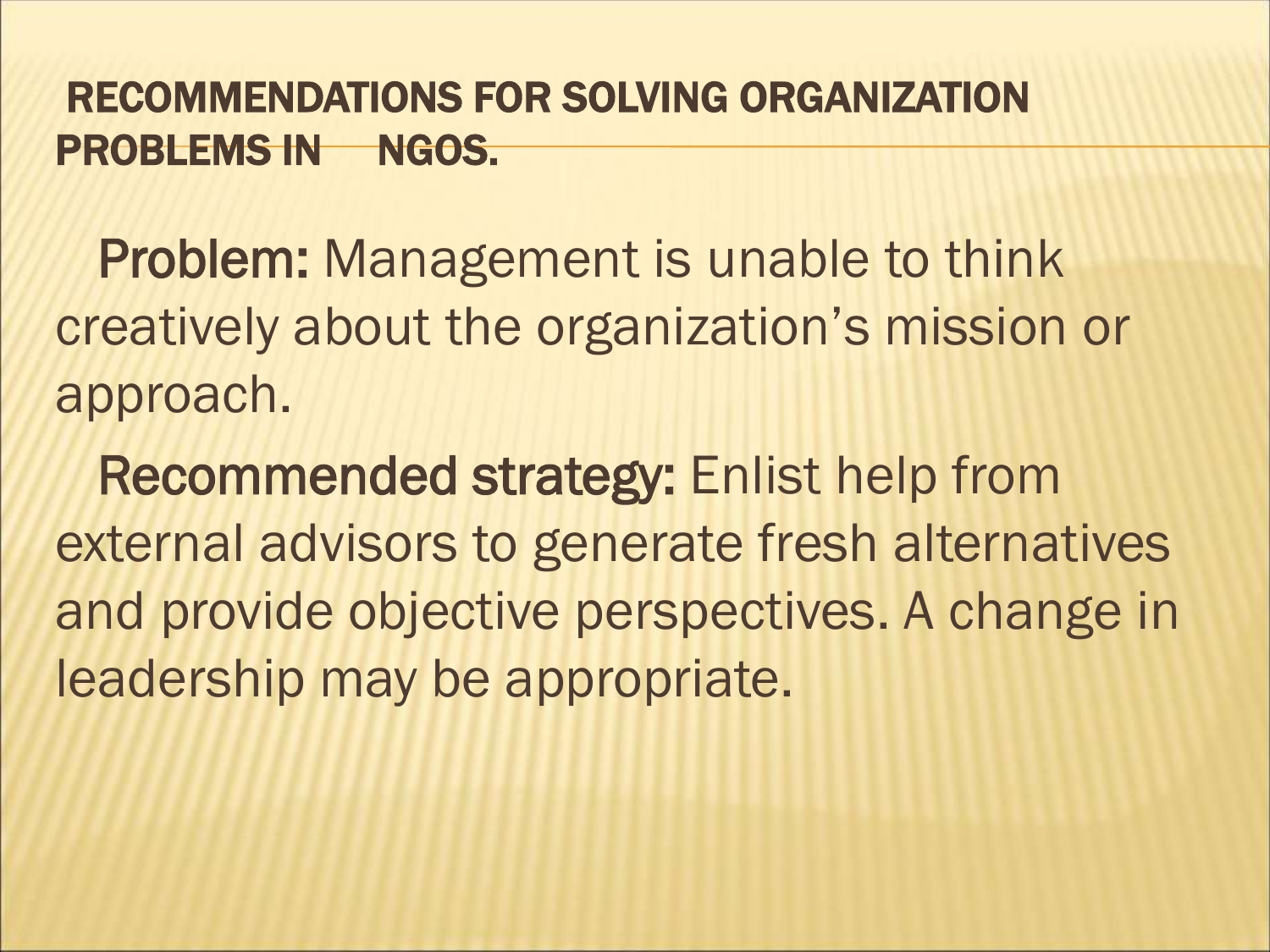Problem: The staff is torn by infighting and turf wars

Recommended strategy: Consider reorganizing staffing structure, including reallocating responsibility and retraining people. Retain consultants to help clarify disputed issues and assess staff members' capacities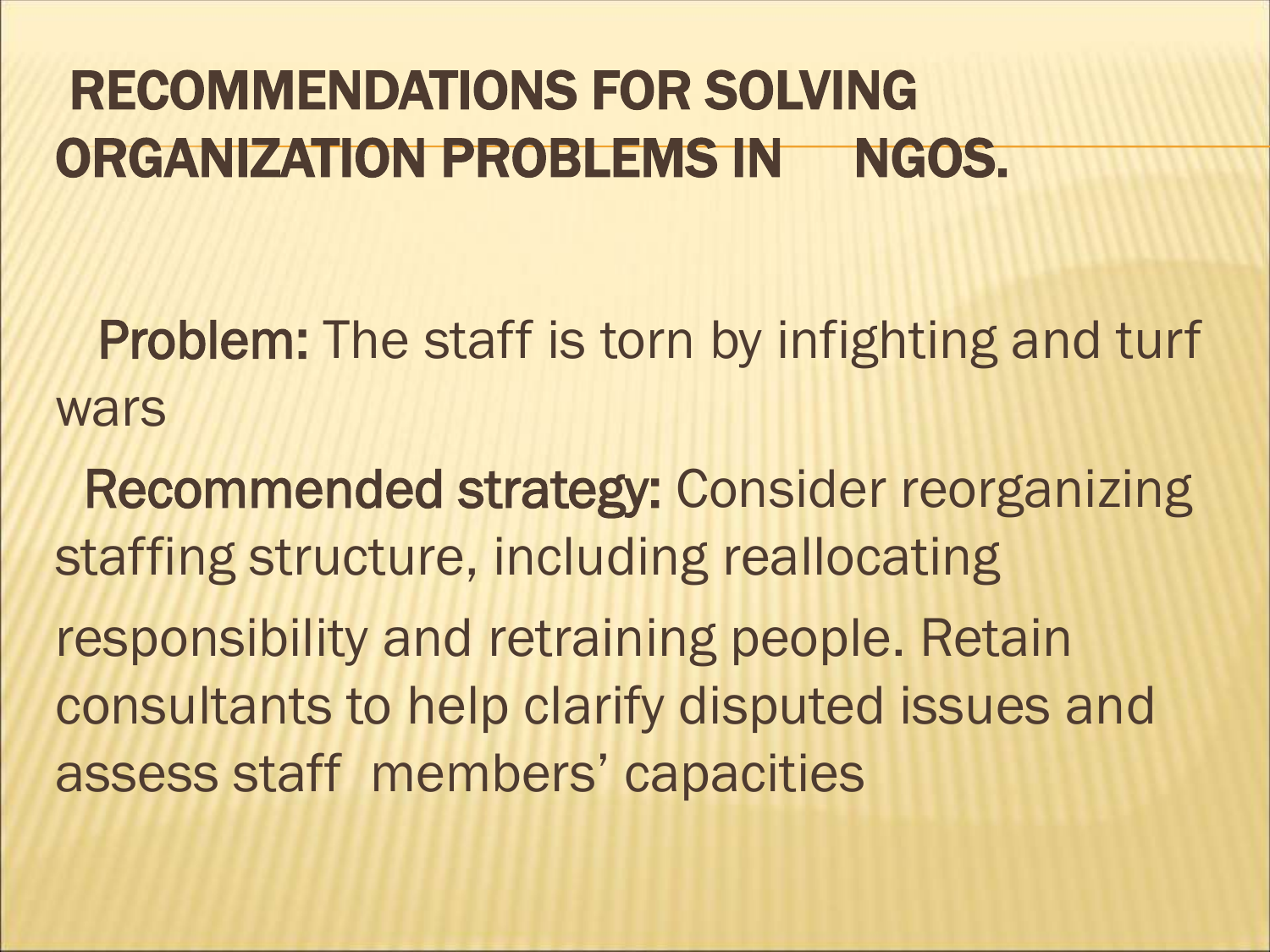Problem: The same few board members show up at every meeting to rehash familiar issues. Recommended strategy: Contact all board members and discuss their commitment to the organization. Revise Board's structure to reflect present-day needs. As part of this process, some board members may resign voluntarily and new members with critical skills can be recruited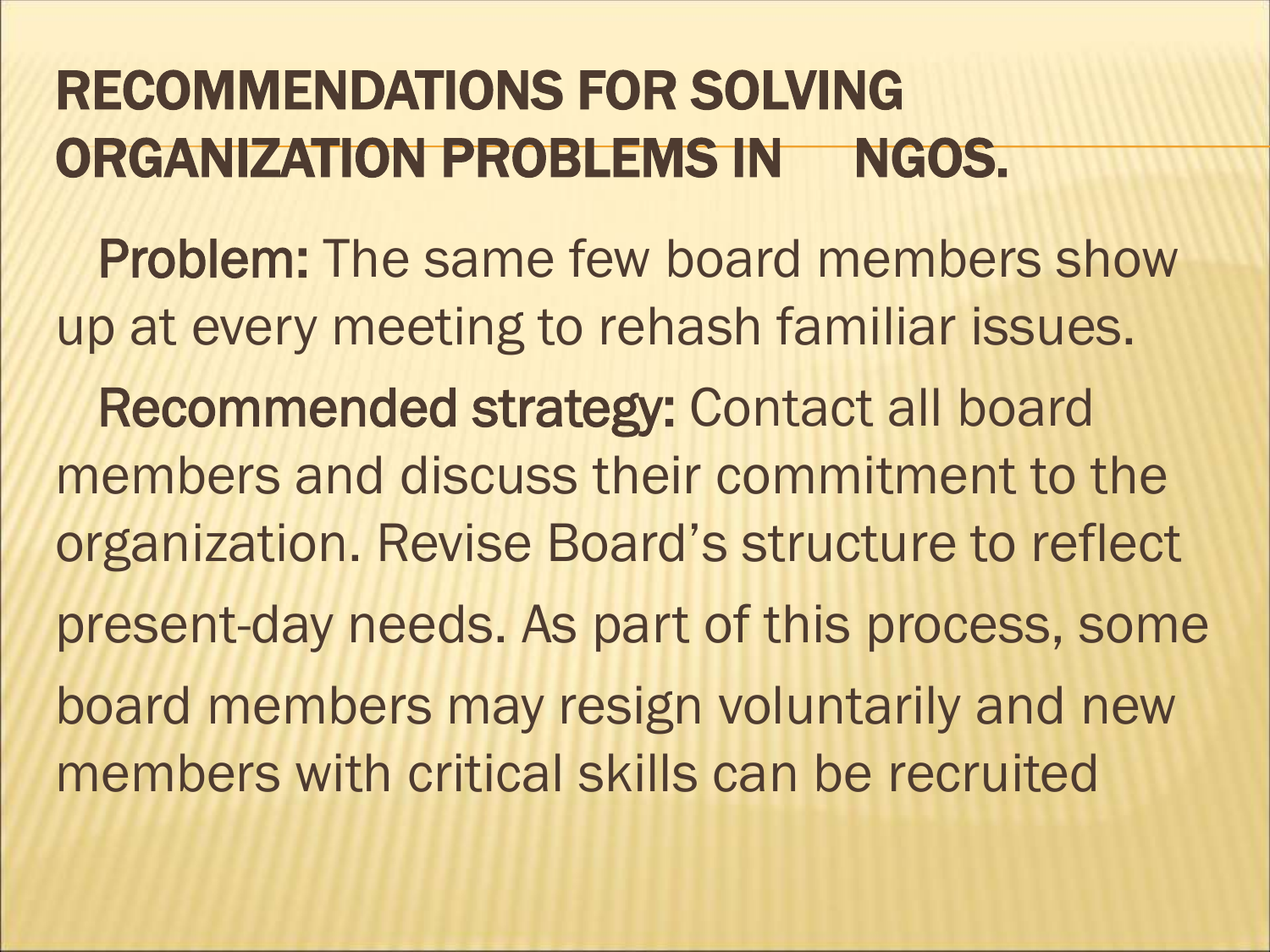Problem: Administrative systems are needlessly complex, confusing, and outmoded.

Recommended strategy: Review your systems requirements in light of changing programs and technologies. This may require the expertise of outside management and information technology consultants.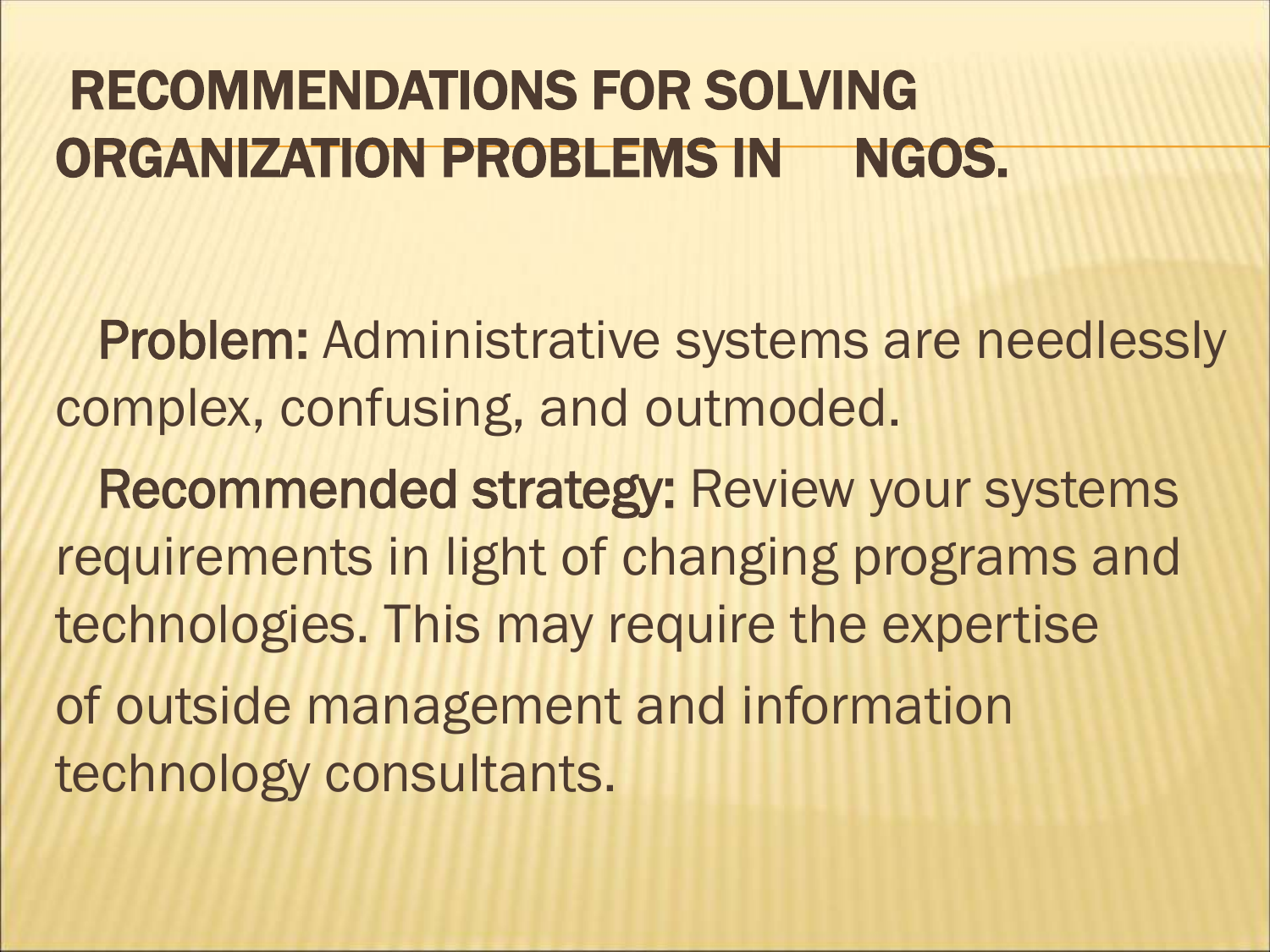Problem: The organization is "chasing dollars" by inventing new initiatives primarily to attract available funding, contorting existing programs to match funders' special interests, or responding to Requests for Proposals indiscriminately

Recommended strategy: Clarify the mission and revise programs to make them more relevant.

Concentrate on funding opportunities that clearly fit this new direction. Adopt a more proactive approach to funders.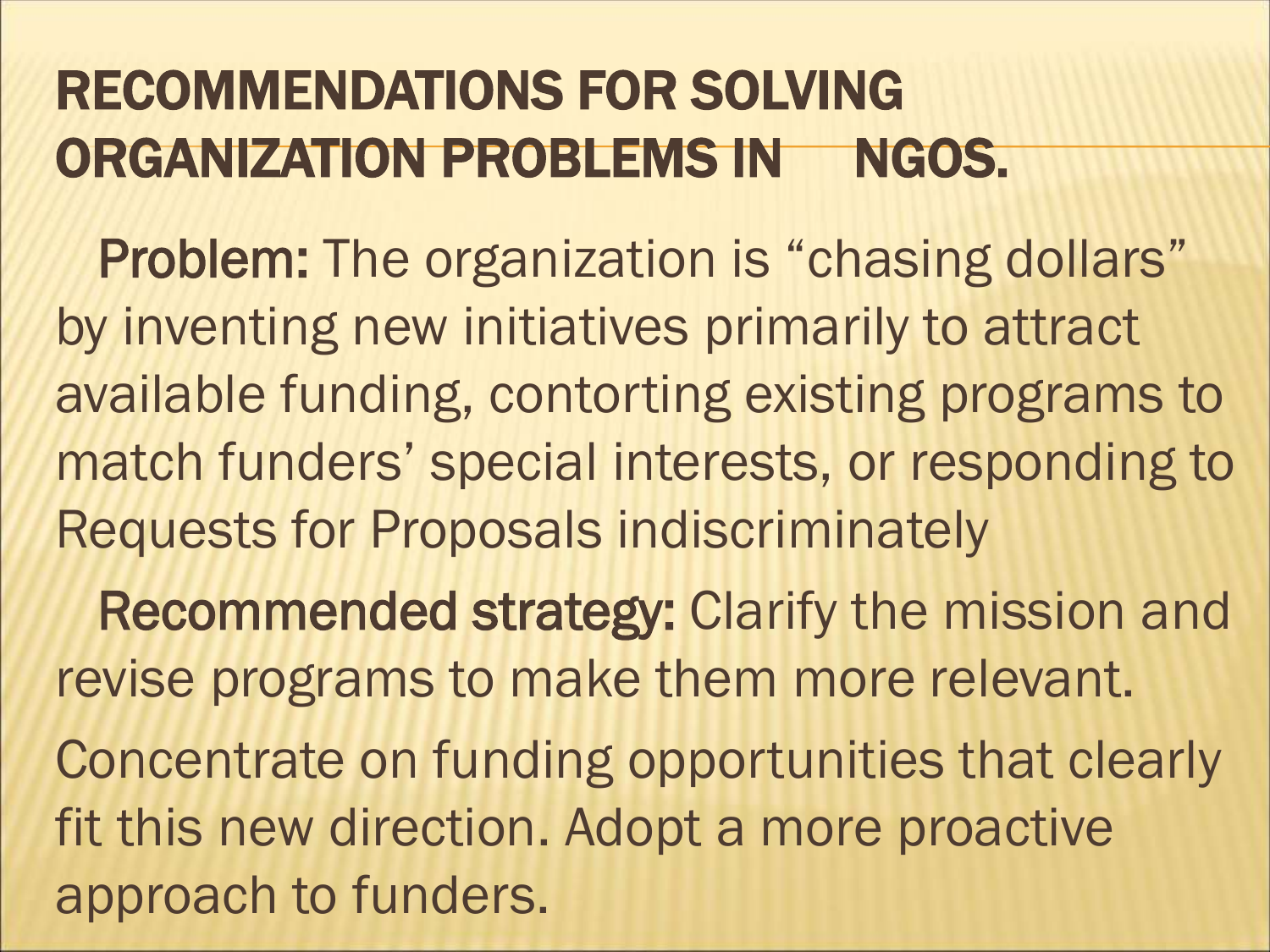Problem: Staff members don't willingly speak out on critical problems and feel disconnected from important decision-making. Recommended strategy: Create an operational policy that outlines procedures for involving staff. Give senior staff opportunities to work with the board.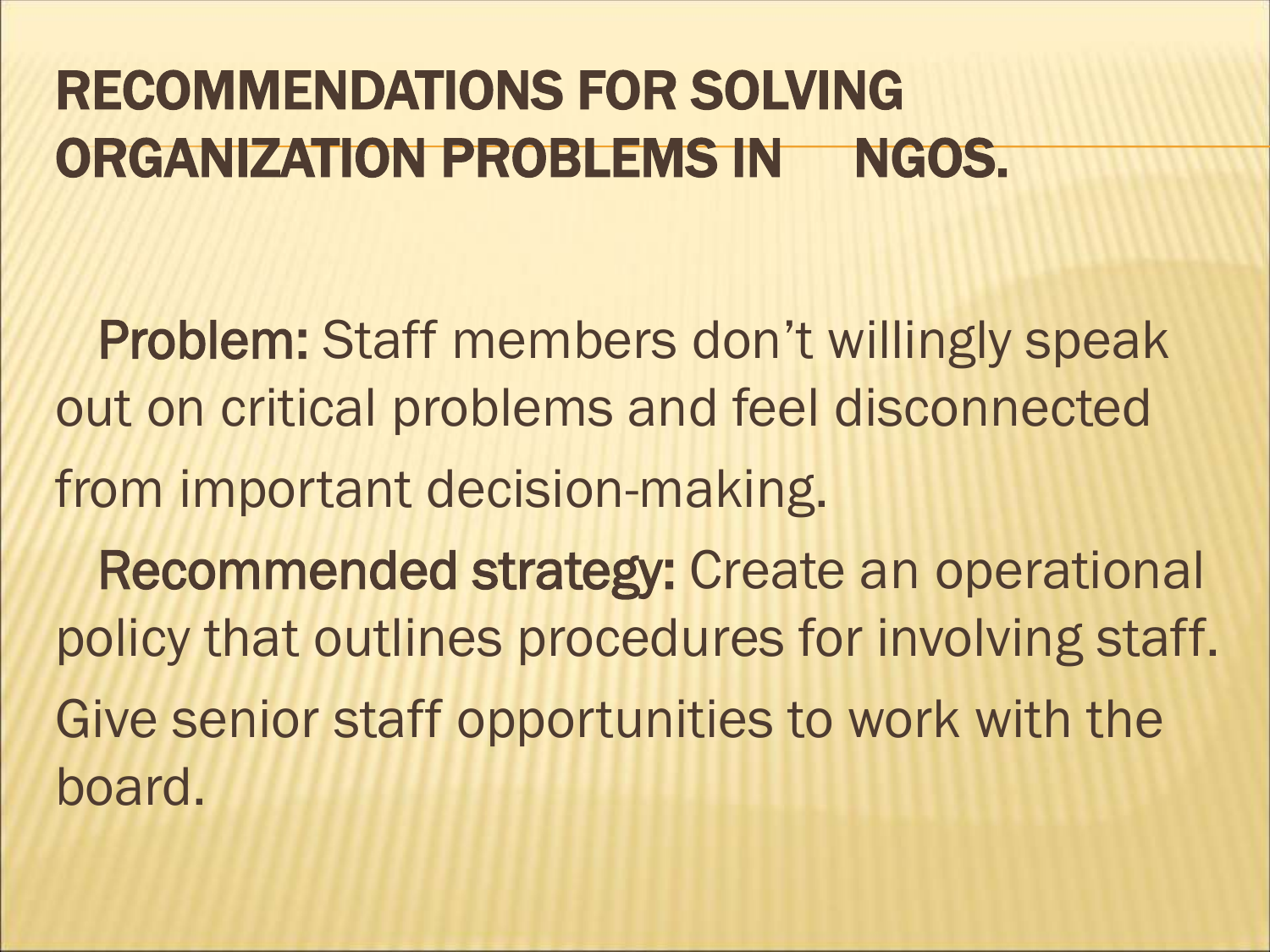Problem: The organization's reputation has diminished; there is confusion among outsiders about its mission and programs.

Recommended strategy: Inform funders and other constituents of your progress as you revise goals and programs. Be sure that messages about newsworthy accomplishments are conveyed to key audiences.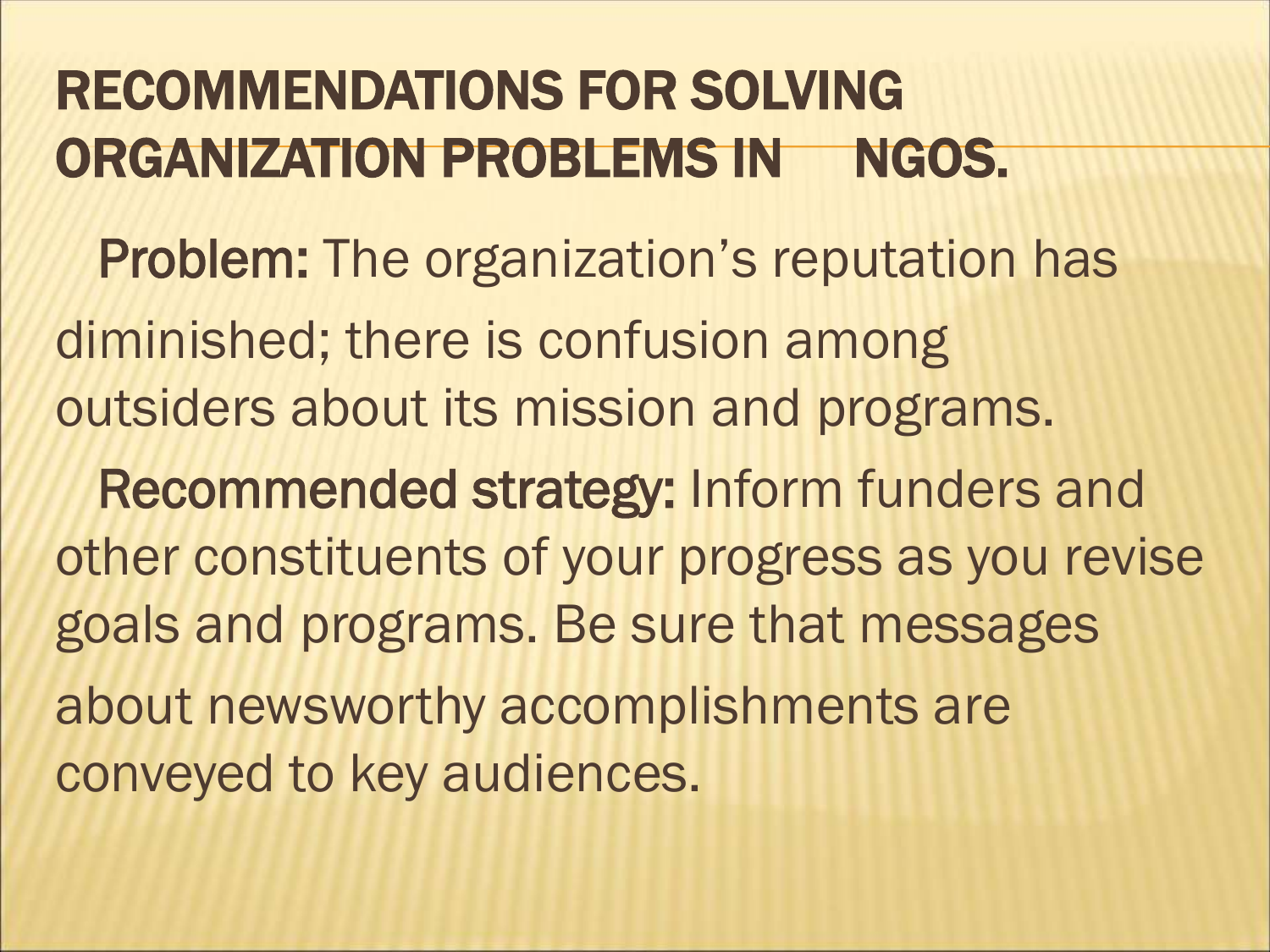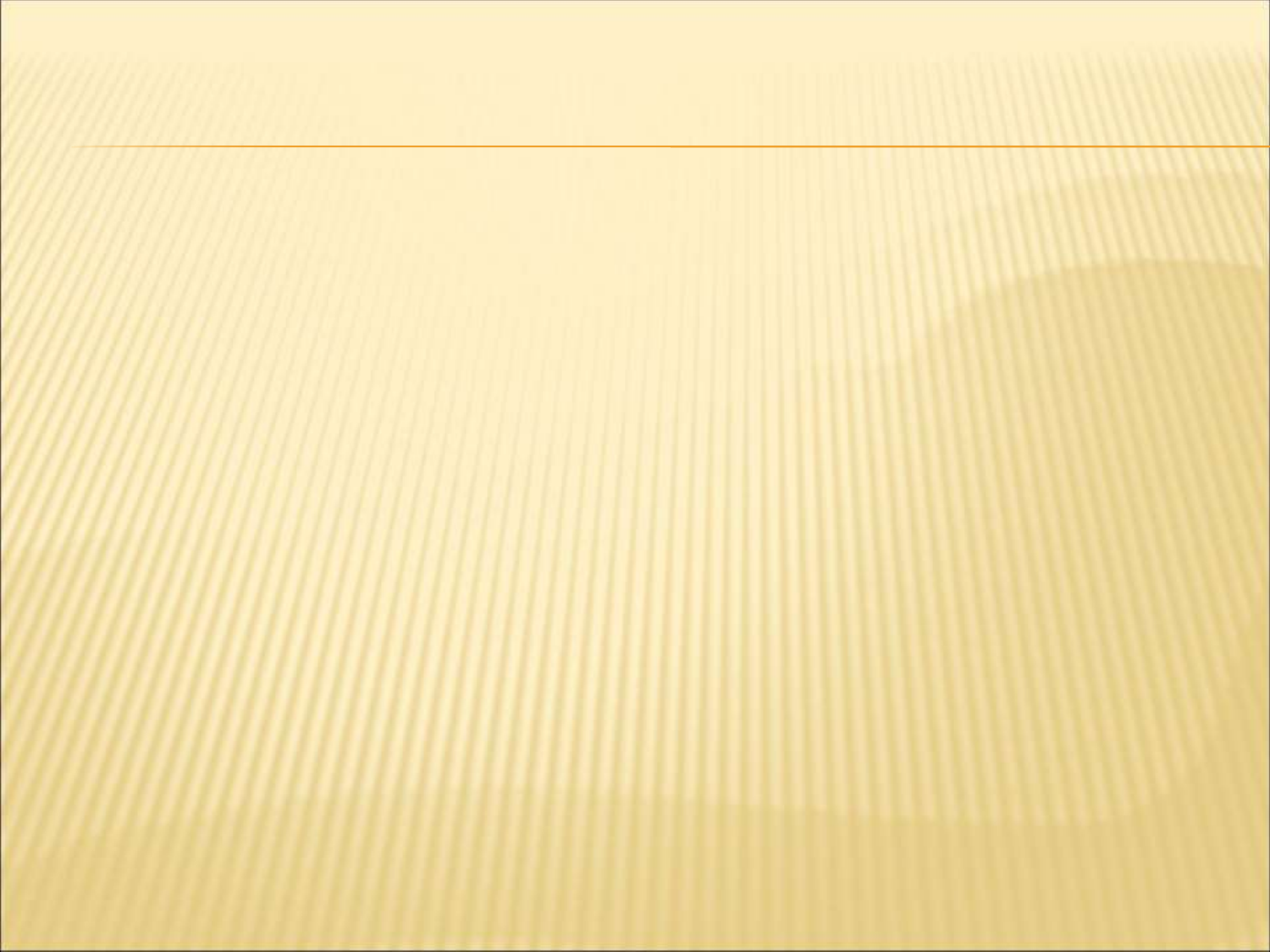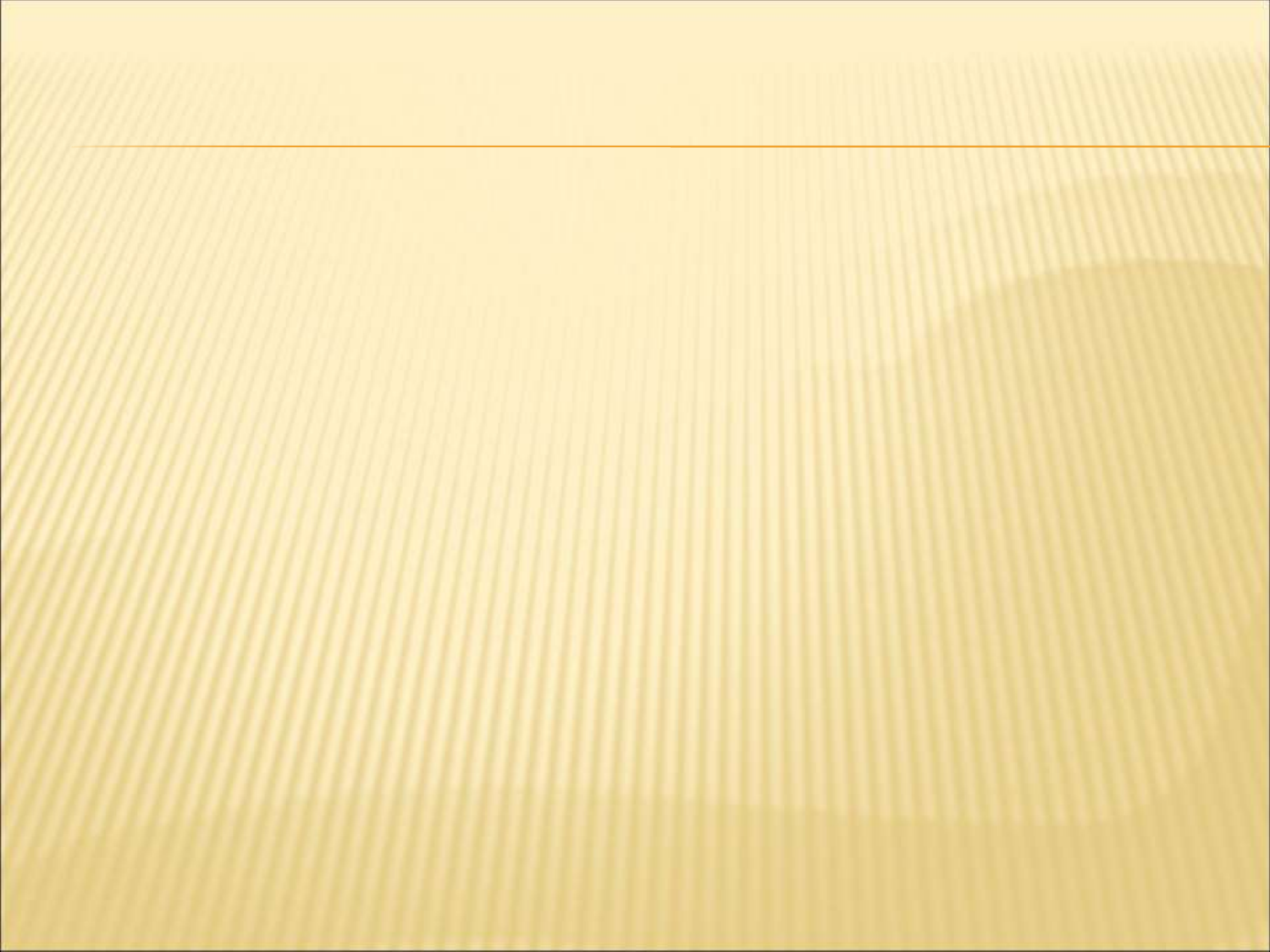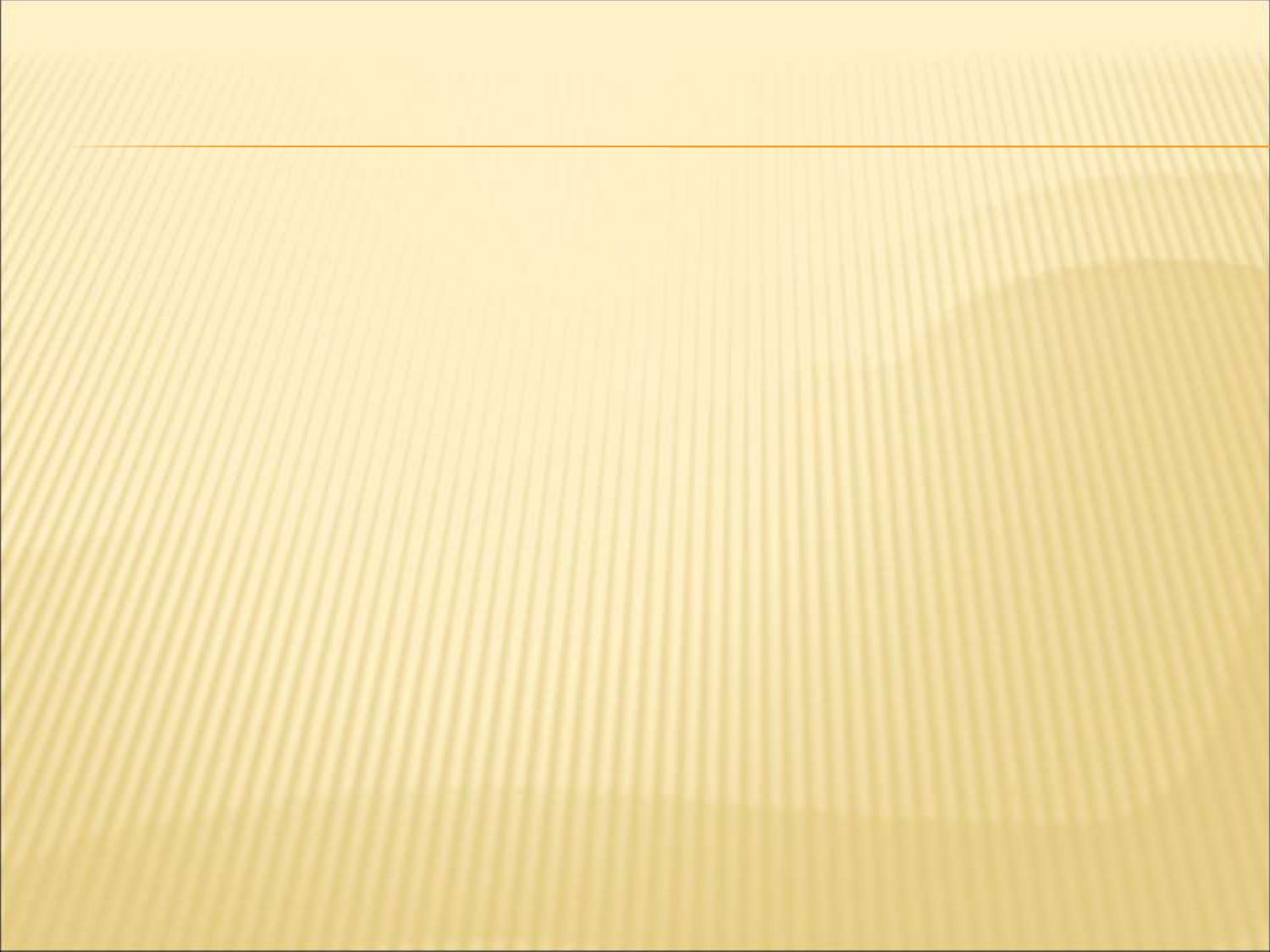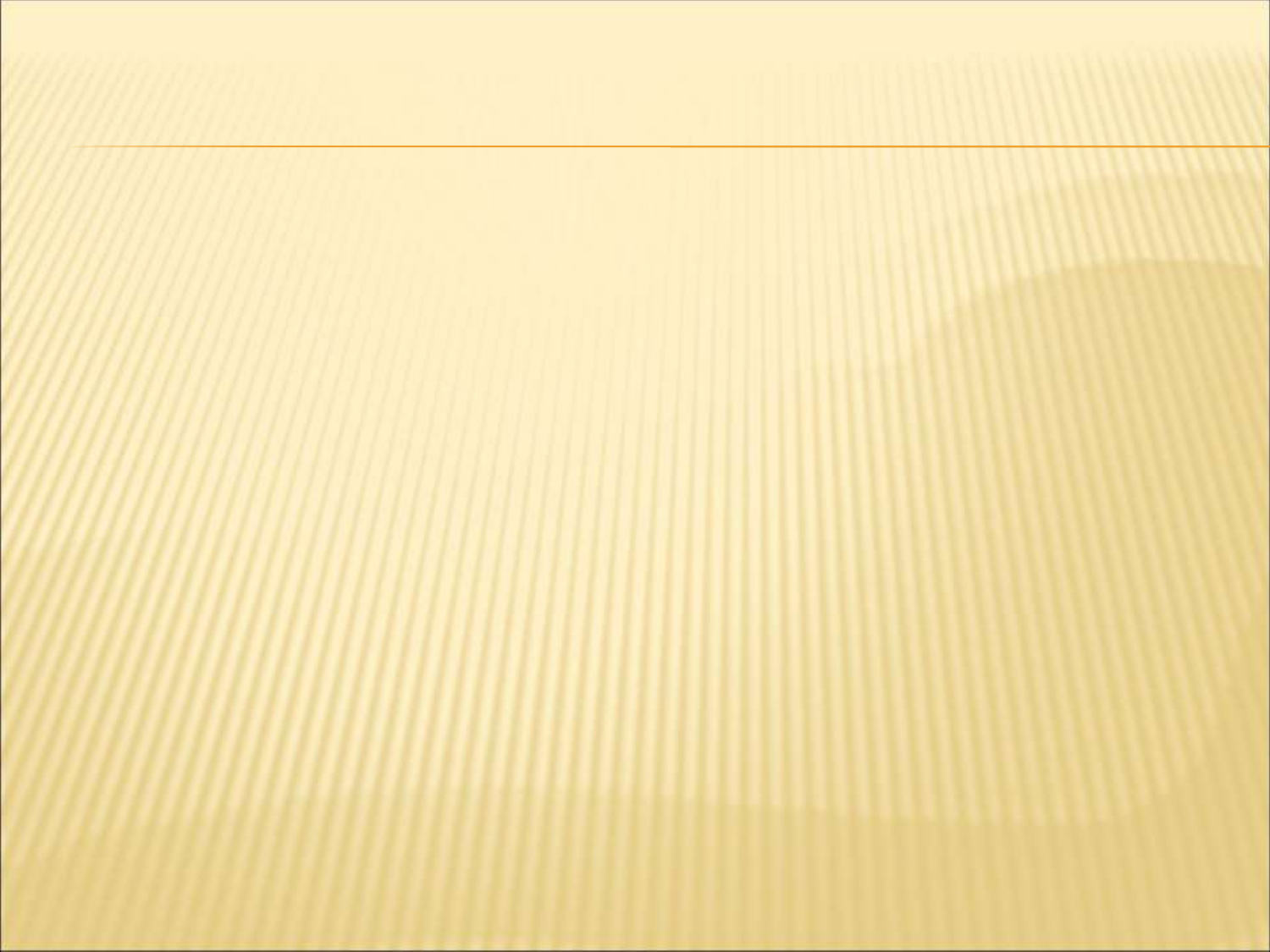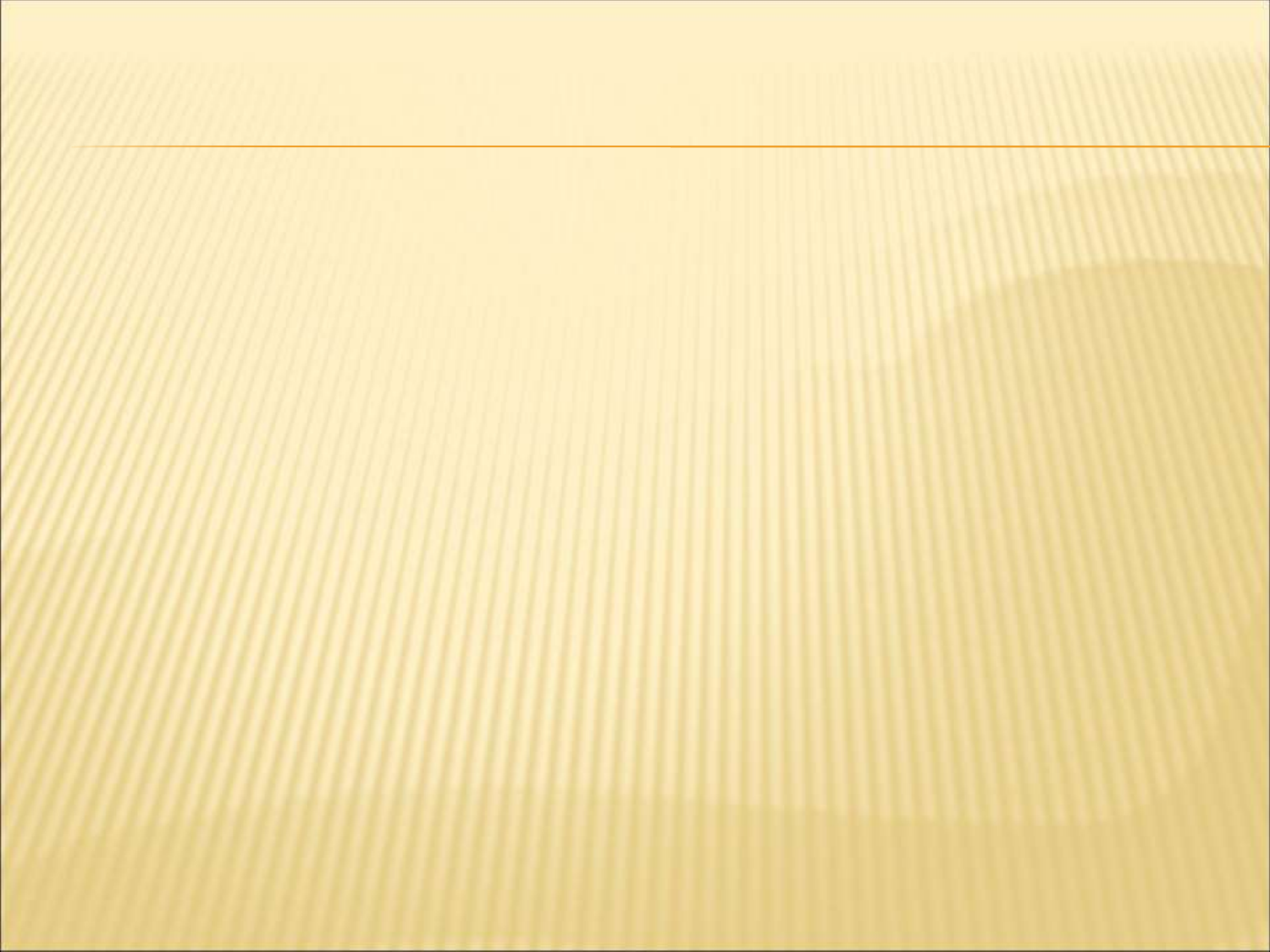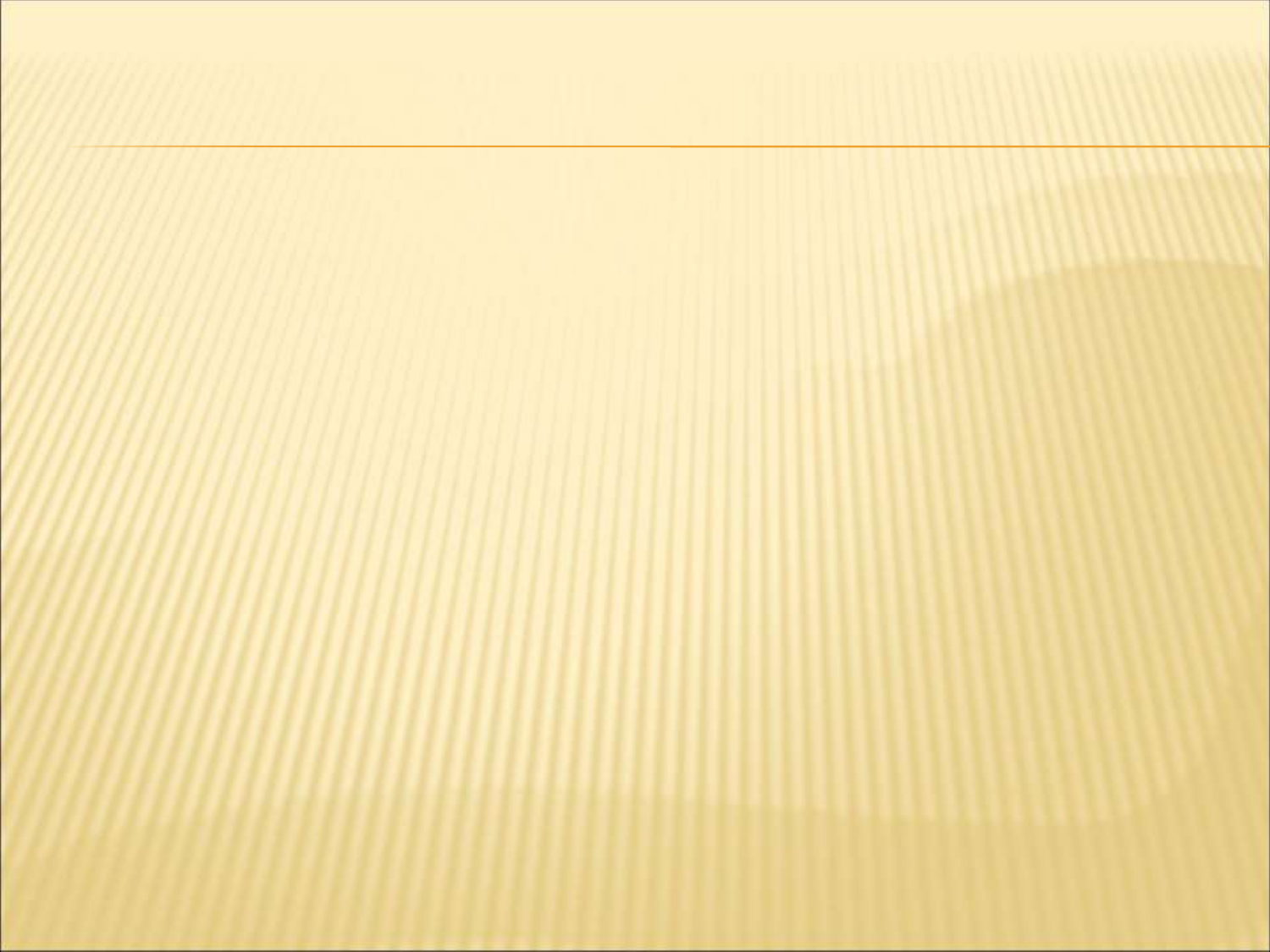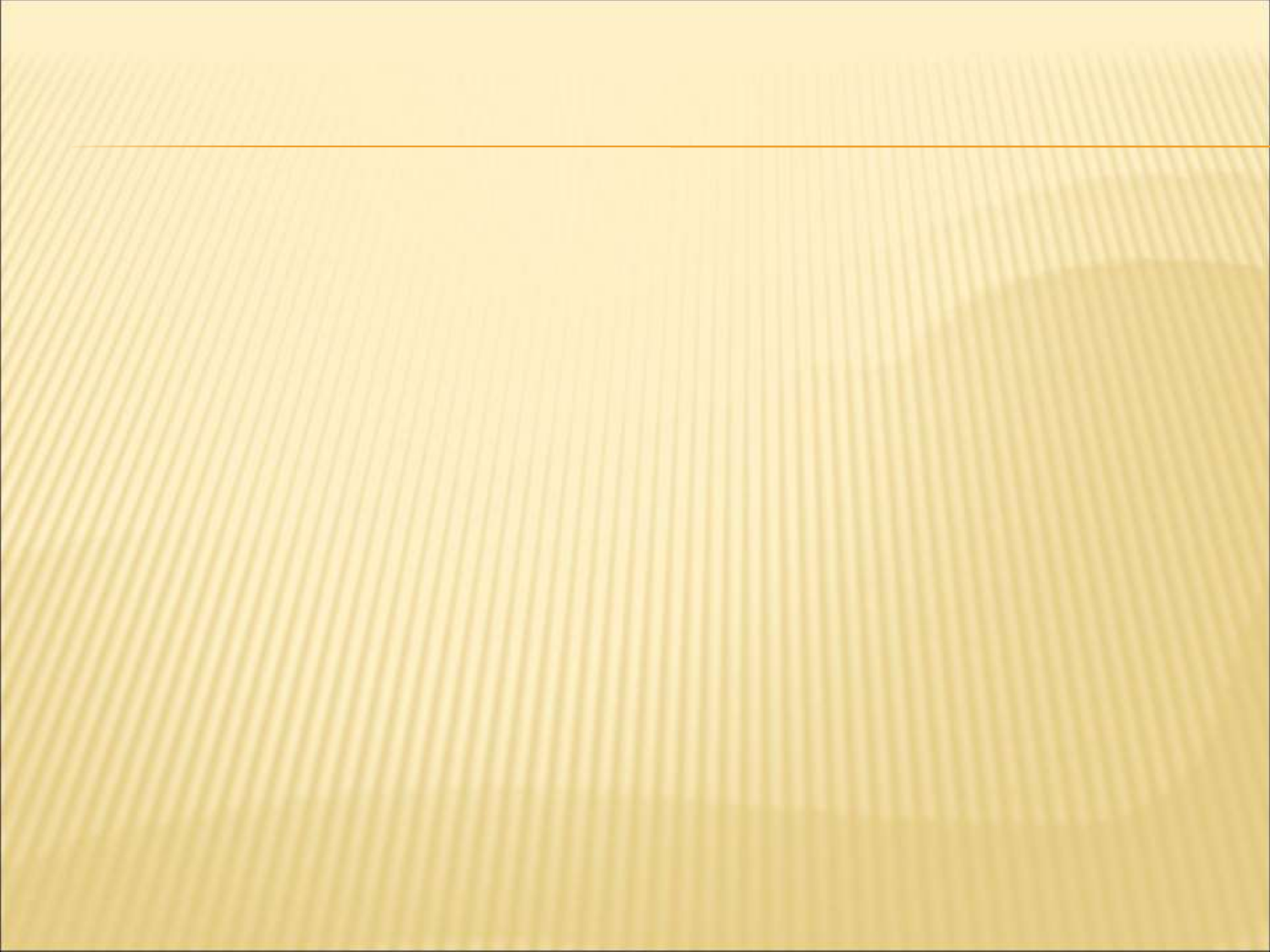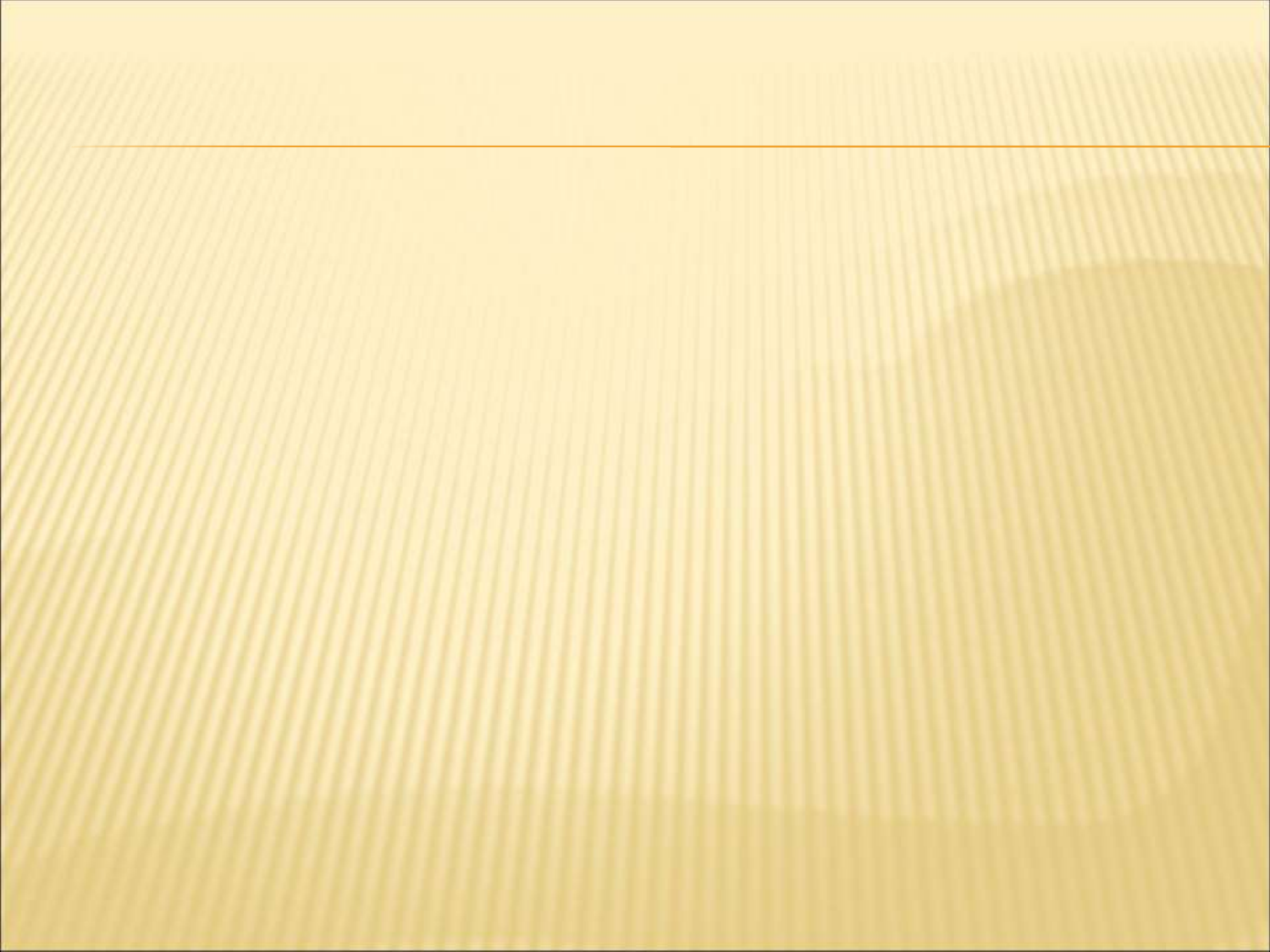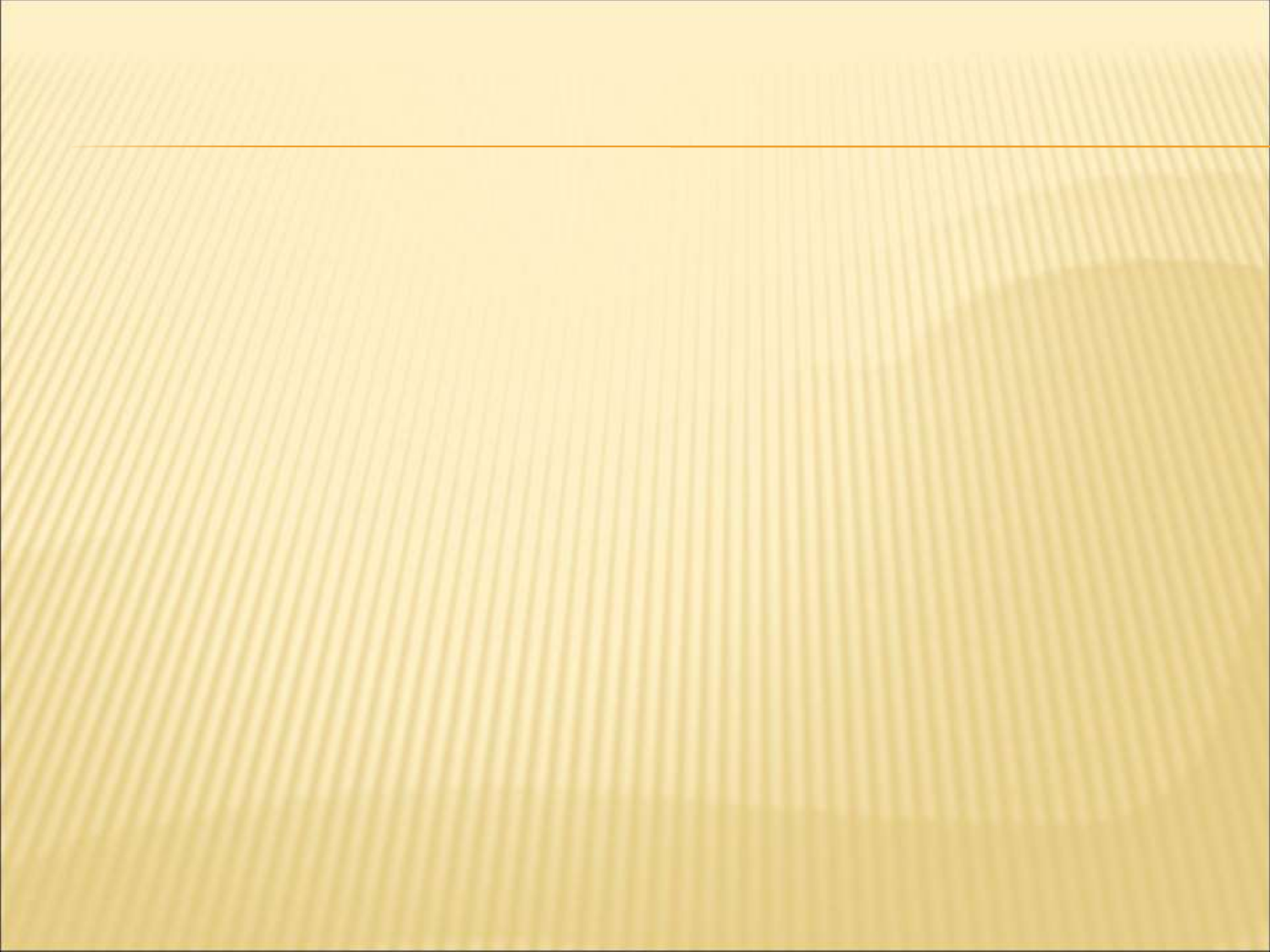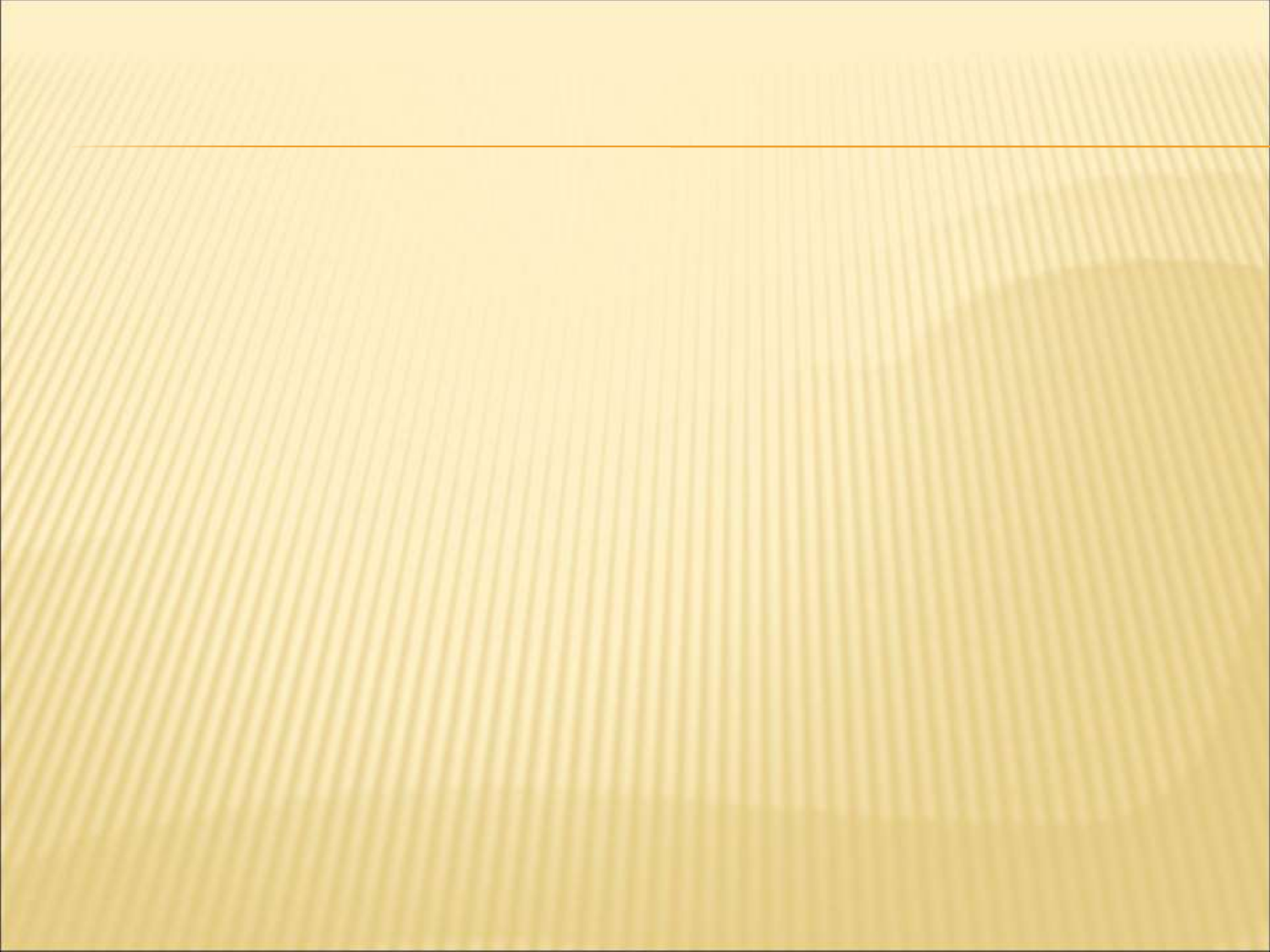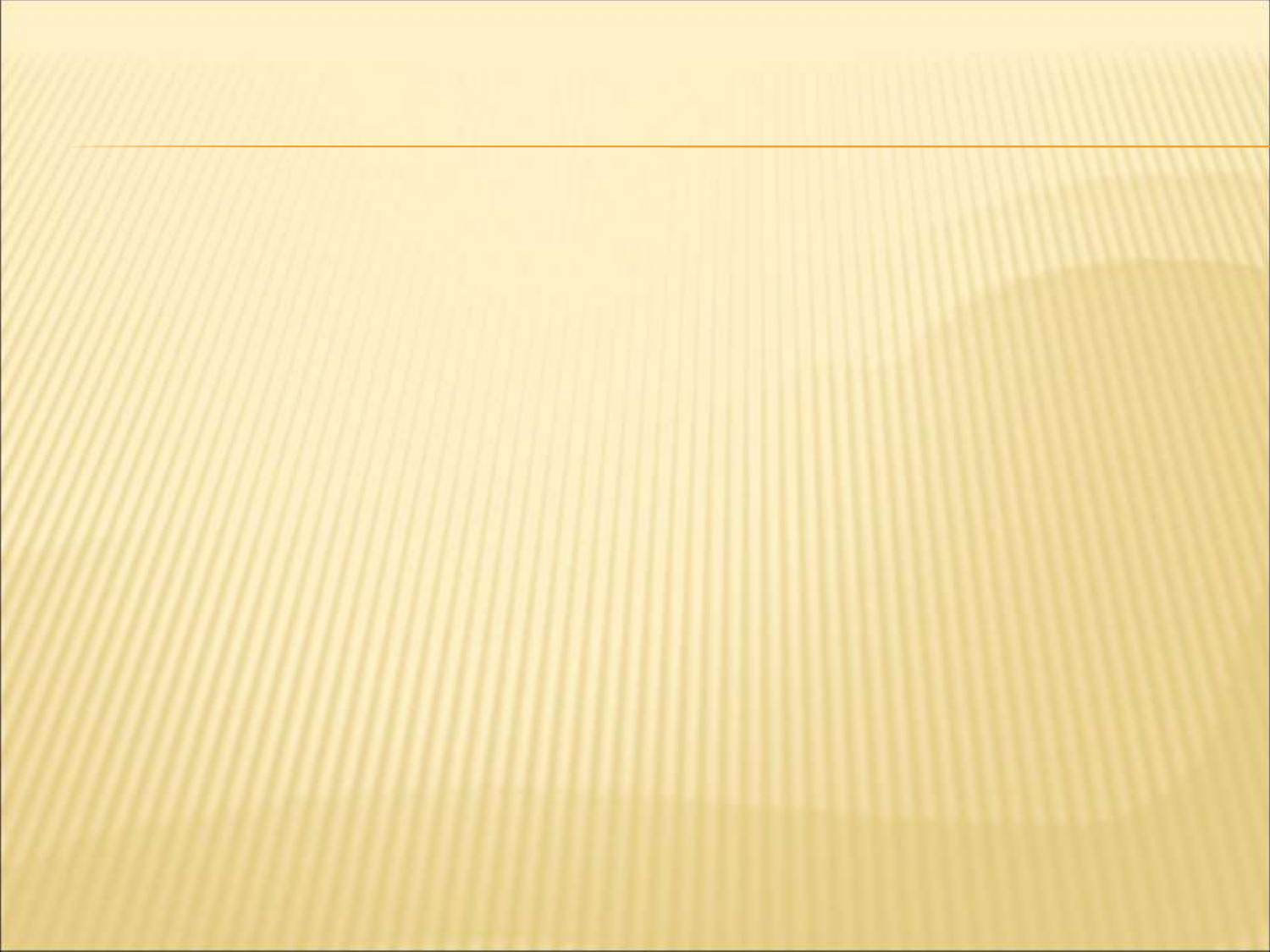